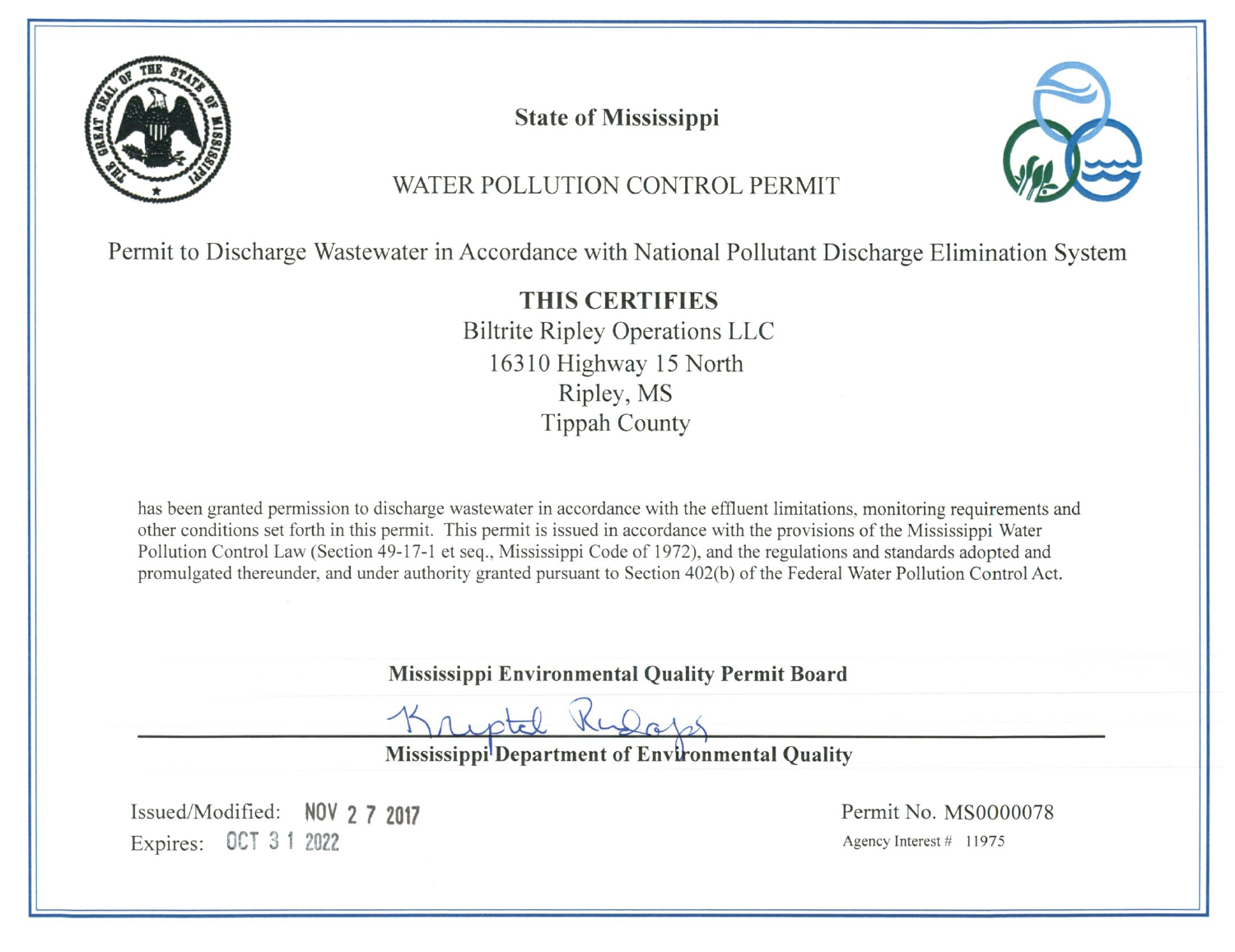# **Table of Contents**

| <b>Other Relevant Documents:</b> |  |
|----------------------------------|--|
| Form 1 and 2C                    |  |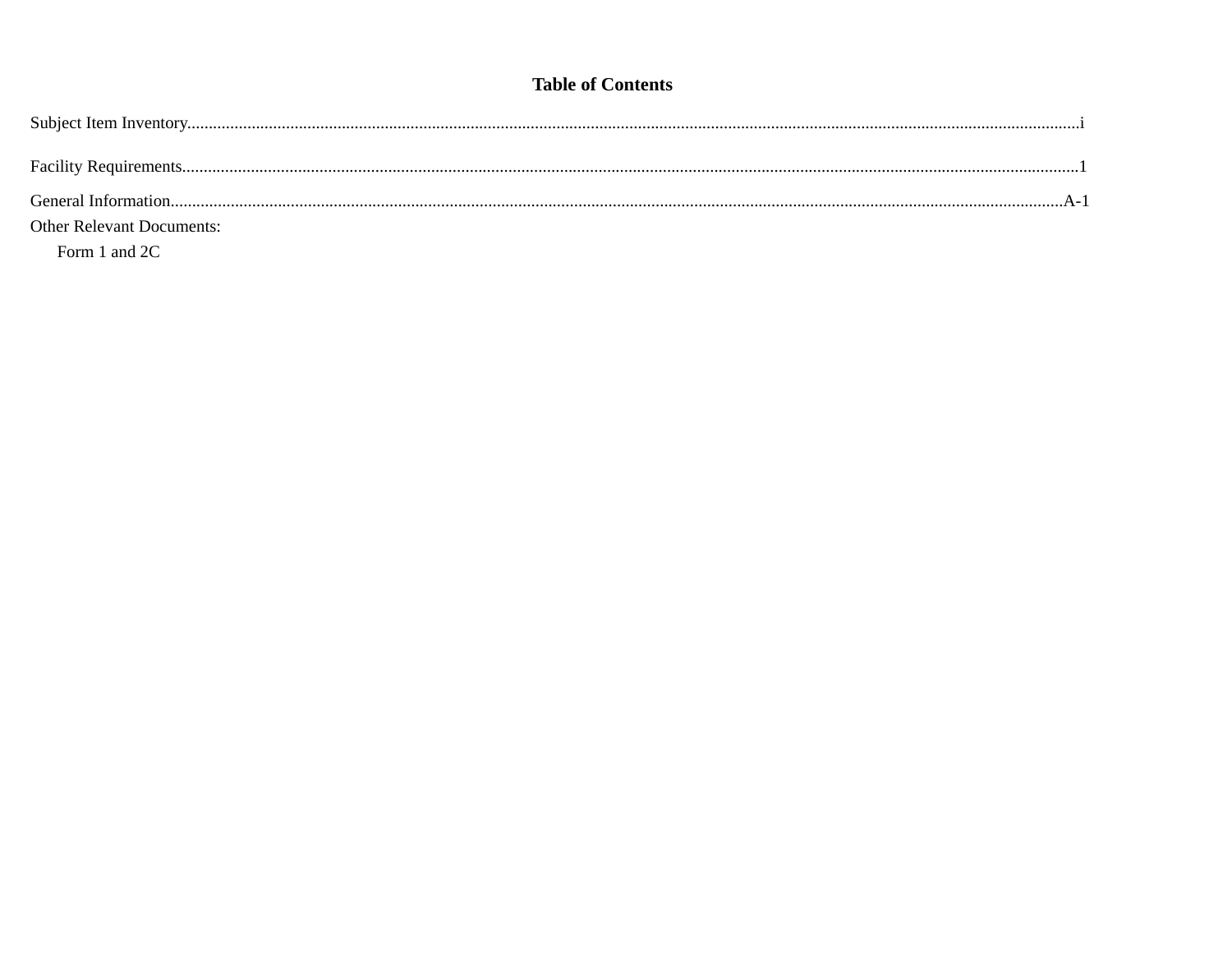Permit Number:MS0000078 Activity ID No.: PER20170001 Biltrite Ripley Operations LLC Subject Item Inventory

# **Subject Item Inventory:**

| ID                | <b>Designation</b> | <b>Description</b>                                                                                                                                                                     |
|-------------------|--------------------|----------------------------------------------------------------------------------------------------------------------------------------------------------------------------------------|
| AI11975           |                    | Manufacture sheet rubber, matting, and various rubber compression and injected molded products                                                                                         |
| <b>RPNT1</b>      | MS0000078-001      | Outfall 001 (Non-Contact Process Cooling Water, Contact Process Cooling Water from Internal Outfall 101, Boiler Blow Down, Fire<br>Protection System Overflow, and Storm Water Runoff) |
| RPNT <sub>2</sub> | MS0000078-002      | Outfall 002 (Non-Contact Process Cooling Water, Print Room Cooling Water, and Storm Water Runoff)                                                                                      |
| RPNT <sub>3</sub> | MS0000078-101      | Outfall 101 (Contact Process Cooling Water from Areas within Rubber Slab Production Line - Internal Outfall discharging to Outfall<br>001)                                             |

# **Receiving Stream Relationships:**

| <b>Subject Item</b>                                                                                                                                                                          | Relationship    | <b>Receiving Stream</b> |
|----------------------------------------------------------------------------------------------------------------------------------------------------------------------------------------------|-----------------|-------------------------|
| AI 11975 Manufacture sheet rubber, matting, and various rubber compression and injected molded products                                                                                      | Discharges Into | Unnamed Tributary of    |
|                                                                                                                                                                                              | Then Into       | Muddy Creek             |
| RPNT1 Outfall 001 (Non-Contact Process Cooling Water, Contact Process Cooling Water from Internal Outfall 101, Boiler<br>Blow Down, Fire Protection System Overflow, and Storm Water Runoff) | Discharges Into | Unnamed Tributary of    |
|                                                                                                                                                                                              | Then Into       | Muddy Creek             |
| RPNT2 Outfall 002 (Non-Contact Process Cooling Water, Print Room Cooling Water, and Storm Water Runoff)                                                                                      | Discharges Into | Unnamed Tributary of    |
|                                                                                                                                                                                              | Then Into       | Muddy Creek             |
| <b>KEY</b>                                                                                                                                                                                   |                 |                         |

| $ ACT $ = Activity                    | $AI = Agency Interest$                         |
|---------------------------------------|------------------------------------------------|
| $AREA = Area$                         | $CAFO =$ Concentrated Animal Feeding Operation |
| $\text{CONT} = \text{Control Device}$ | $EQPT =$ Equipment                             |
| $IA = Insignificant Activity$         | $IMPD = Impoundment$                           |
| $MAFO = Animal Feeding Operation$     | $PCS = PCS$                                    |
| $RPNT = Release Point$                | $TRMT = Treatment$                             |
|                                       |                                                |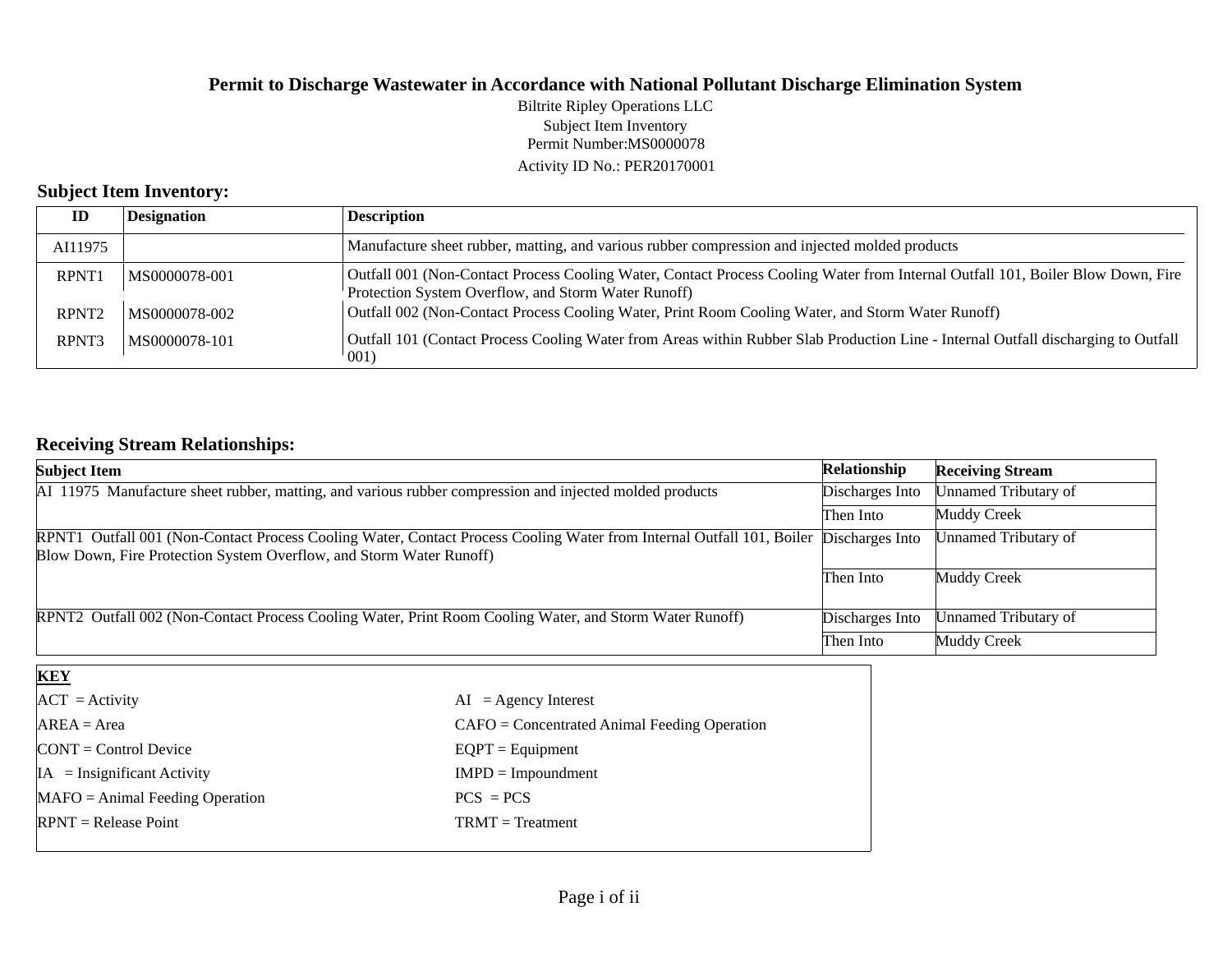Permit Number:MS0000078 Activity ID No.: PER20170001 Biltrite Ripley Operations LLC Subject Item Inventory

**KEY** WDPT = Withdrawal Point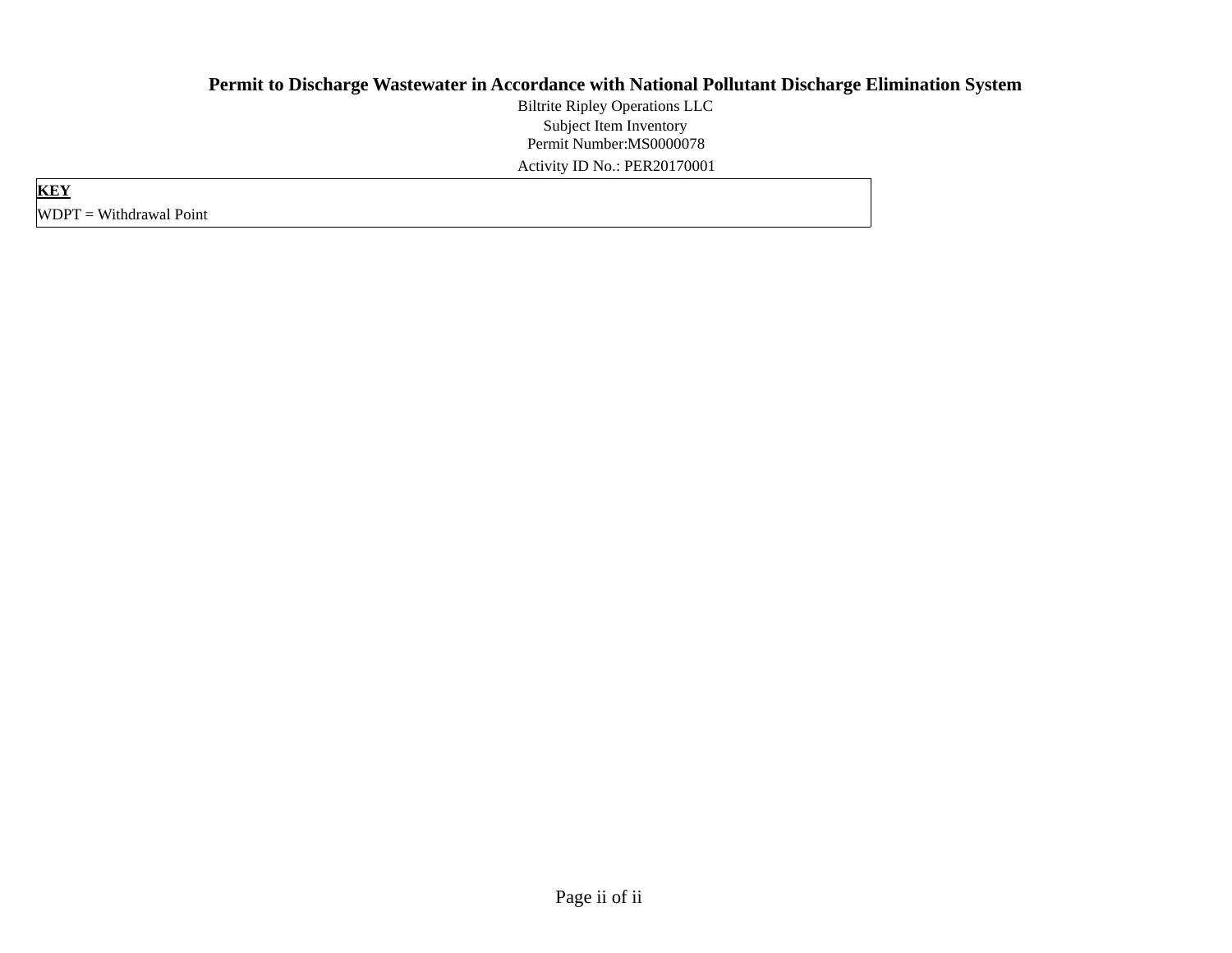## **EFFLUENT LIMITATIONS AND MONITORING REQUIREMENTS**

#### **Outfall 001 (Non-Contact Process Cooling Water, Contact Process Cooling Water from Internal Outfall 101, Boiler Blow Down, Fire Protection System Overflow, and Storm Water Runoff) RPNT0000000001: MS0000078-001 Subject Item:**

Such discharges shall be limited and monitored by the permittee as specified below:

|                                                    | <b>Discharge Limitations</b>                          |                                                       |                                                     |                                           |                                      |                                           |                                           | <b>Monitoring Requirements</b> |                           |                     |
|----------------------------------------------------|-------------------------------------------------------|-------------------------------------------------------|-----------------------------------------------------|-------------------------------------------|--------------------------------------|-------------------------------------------|-------------------------------------------|--------------------------------|---------------------------|---------------------|
| <b>Parameter</b>                                   | <b>Quantity</b> /<br><b>Loading</b><br><b>Average</b> | <b>Quantity</b> /<br><b>Loading</b><br><b>Maximum</b> | <b>Quantity</b> /<br><b>Loading</b><br><b>Units</b> | <b>Quality</b><br>Conc.<br><b>Minimum</b> | Quality /<br>Conc.<br><b>Average</b> | <b>Quality</b><br>Conc.<br><b>Maximum</b> | <b>Quality</b> /<br>Conc.<br><b>Units</b> | <b>Frequency</b>               | <b>Sample Type</b>        | <b>Which Months</b> |
| <b>Flow</b><br><b>Effluent</b>                     | Report<br>Monthly<br>Average                          | ******                                                | Million<br>Gallons per<br>Day                       | ******                                    | ******                               | ******                                    | ******                                    | Twice per Month                | Instantaneous<br>Sampling | Jan-Dec             |
| Oil and grease<br><b>Effluent</b>                  | ******                                                | ******                                                | ******                                              | ******                                    | 10<br>Monthly<br>Average             | 15<br>Daily<br>Maximum                    | mg/L                                      | Twice per Month                | <b>Grab Sampling</b>      | Jan-Dec             |
| pH<br><b>Effluent</b>                              | ******                                                | ******                                                | ******                                              | 6.0<br>Minimum                            | ******                               | 9.0<br>Maximum                            | <b>SU</b>                                 | Twice per Month                | Grab Sampling             | Jan-Dec             |
| <b>Solids (Total Suspended)</b><br><b>Effluent</b> | ******                                                | ******                                                | ******                                              | ******                                    | 30<br>Monthly<br>Average             | 45<br>Monthly<br>Maximum                  | mg/L                                      | Twice per Month                | 8-hr Composite            | Jan-Dec             |
| Temperature (Deg. F)<br><b>Effluent</b>            | ******                                                | ******                                                | ******                                              | ******                                    | ******                               | 90<br>Monthly<br>Maximum                  | degrees F                                 | Twice per Month                | Instantaneous<br>Sampling | Jan-Dec             |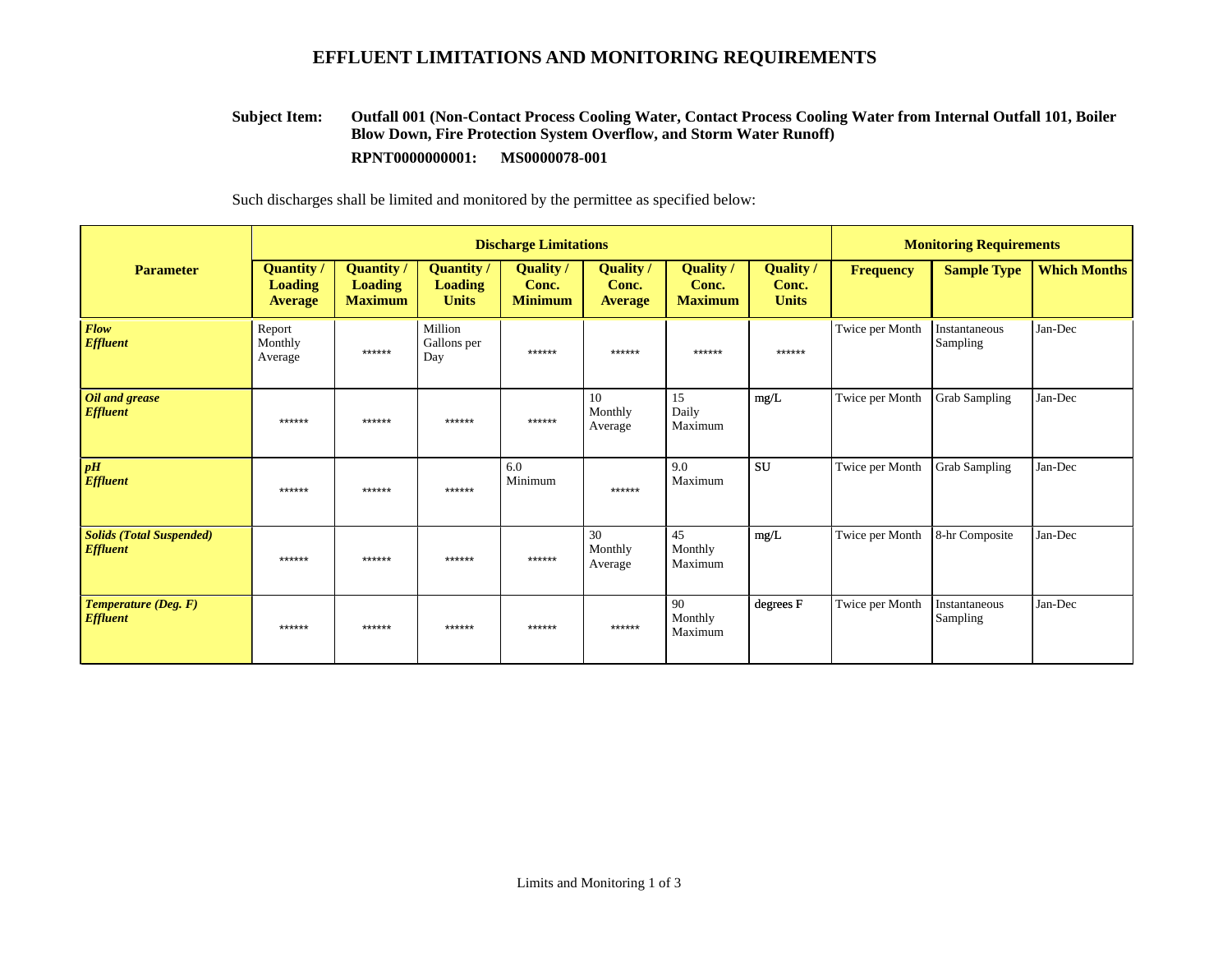# **EFFLUENT LIMITATIONS AND MONITORING REQUIREMENTS**

#### **Outfall 002 (Non-Contact Process Cooling Water, Print Room Cooling Water, and Storm Water Runoff) Subject Item:**

#### **RPNT0000000002:** MS0000078-002

Such discharges shall be limited and monitored by the permittee as specified below:

|                                                    | <b>Discharge Limitations</b>                          |                                                       |                                                     |                                           |                                             |                                             |                                           | <b>Monitoring Requirements</b> |                           |                     |
|----------------------------------------------------|-------------------------------------------------------|-------------------------------------------------------|-----------------------------------------------------|-------------------------------------------|---------------------------------------------|---------------------------------------------|-------------------------------------------|--------------------------------|---------------------------|---------------------|
| <b>Parameter</b>                                   | <b>Quantity /</b><br><b>Loading</b><br><b>Average</b> | <b>Quantity /</b><br><b>Loading</b><br><b>Maximum</b> | <b>Quantity /</b><br><b>Loading</b><br><b>Units</b> | <b>Quality</b><br>Conc.<br><b>Minimum</b> | <b>Quality</b> /<br>Conc.<br><b>Average</b> | <b>Quality</b> /<br>Conc.<br><b>Maximum</b> | <b>Quality</b> /<br>Conc.<br><b>Units</b> | Frequency                      | <b>Sample Type</b>        | <b>Which Months</b> |
| <b>Flow</b><br><b>Effluent</b>                     | Report<br>Monthly<br>Average                          | ******                                                | Million<br>Gallons per<br>Day                       | ******                                    | ******                                      | ******                                      | ******                                    | Twice per Month                | Instantaneous<br>Sampling | Jan-Dec             |
| Oil and grease<br><b>Effluent</b>                  | ******                                                | ******                                                | ******                                              | ******                                    | 10<br>Monthly<br>Average                    | 15<br>Daily<br>Maximum                      | mg/L                                      | Twice per Month                | <b>Grab Sampling</b>      | Jan-Dec             |
| pH<br><b>Effluent</b>                              | ******                                                | ******                                                | ******                                              | 6.0<br>Minimum                            | ******                                      | 9.0<br>Maximum                              | <b>SU</b>                                 | Twice per Month                | <b>Grab Sampling</b>      | Jan-Dec             |
| <b>Solids (Total Suspended)</b><br><b>Effluent</b> | ******                                                | ******                                                | ******                                              | ******                                    | 30<br>Monthly<br>Average                    | 45<br>Daily<br>Maximum                      | mg/L                                      | Twice per Month                | 8-hr Composite            | Jan-Dec             |
| Temperature (Deg. F)<br><b>Effluent</b>            | ******                                                | ******                                                | ******                                              | ******                                    | ******                                      | 90<br>Monthly<br>Maximum                    | degrees F                                 | Twice per Month                | Instantaneous<br>Sampling | Jan-Dec             |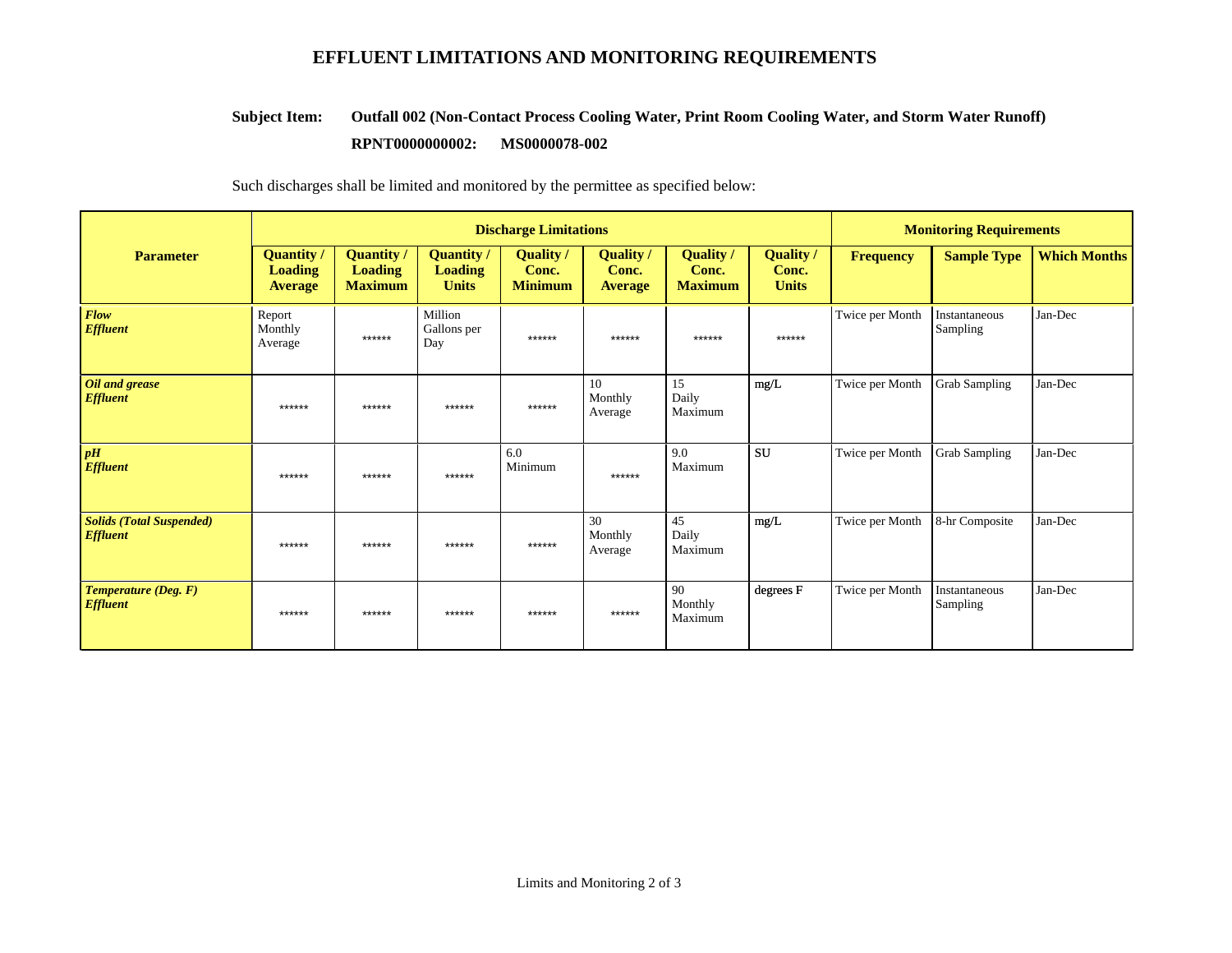# **EFFLUENT LIMITATIONS AND MONITORING REQUIREMENTS**

#### **Outfall 101 (Contact Process Cooling Water from Areas within Rubber Slab Production Line - Internal Outfall discharging to Outfall 001) Subject Item:**

**RPNT0000000003: MS0000078-101**

Such discharges shall be limited and monitored by the permittee as specified below:

|                                                    | <b>Discharge Limitations</b>                   |                                                       |                                                     |                                           |                                             |                                             |                                           | <b>Monitoring Requirements</b> |                      |                     |
|----------------------------------------------------|------------------------------------------------|-------------------------------------------------------|-----------------------------------------------------|-------------------------------------------|---------------------------------------------|---------------------------------------------|-------------------------------------------|--------------------------------|----------------------|---------------------|
| <b>Parameter</b>                                   | Quantity /<br><b>Loading</b><br><b>Average</b> | <b>Quantity</b> /<br><b>Loading</b><br><b>Maximum</b> | <b>Quantity</b> /<br><b>Loading</b><br><b>Units</b> | <b>Quality</b><br>Conc.<br><b>Minimum</b> | <b>Quality</b> /<br>Conc.<br><b>Average</b> | <b>Quality</b> /<br>Conc.<br><b>Maximum</b> | <b>Quality</b> /<br>Conc.<br><b>Units</b> | <b>Frequency</b>               | <b>Sample Type</b>   | <b>Which Months</b> |
| <b>Flow</b><br><b>Effluent</b>                     | Report<br>Monthly<br>Average                   | Report<br>Daily<br>Maximum                            | Million<br>Gallons per<br>Day                       | ******                                    | ******                                      | ******                                      | $******$                                  | Twice per Month                | Estimate             | Jan-Dec             |
| Oil and grease<br><b>Effluent</b>                  | 2.94<br>Monthly<br>Average                     | 8.2<br>Daily<br>Maximum                               | pounds per<br>day                                   | ******                                    | Report<br>Monthly<br>Average                | Report<br>Daily<br>Maximum                  | mg/L                                      | Twice per Month                | <b>Grab Sampling</b> | Jan-Dec             |
| pH<br><b>Effluent</b>                              | ******                                         | ******                                                | ******                                              | 6.0<br>Minimum                            | ******                                      | 9.0<br>Maximum                              | <b>SU</b>                                 | Twice per Month                | Grab Sampling        | Jan-Dec             |
| <b>Production</b><br><b>Effluent</b>               | Report<br>Monthly<br>Average                   | Report<br>Daily<br>Maximum                            | pounds per<br>day                                   | ******                                    | ******                                      | ******                                      | ******                                    | Daily                          | Measurement          | Jan-Dec             |
| <b>Solids (Total Suspended)</b><br><b>Effluent</b> | 7.89<br>Monthly<br>Average                     | 15.79<br>Daily<br>Maximum                             | pounds per<br>day                                   | ******                                    | Report<br>Monthly<br>Average                | Report<br>Daily<br>Maximum                  | mg/L                                      | Twice per Month                | Grab Sampling        | Jan-Dec             |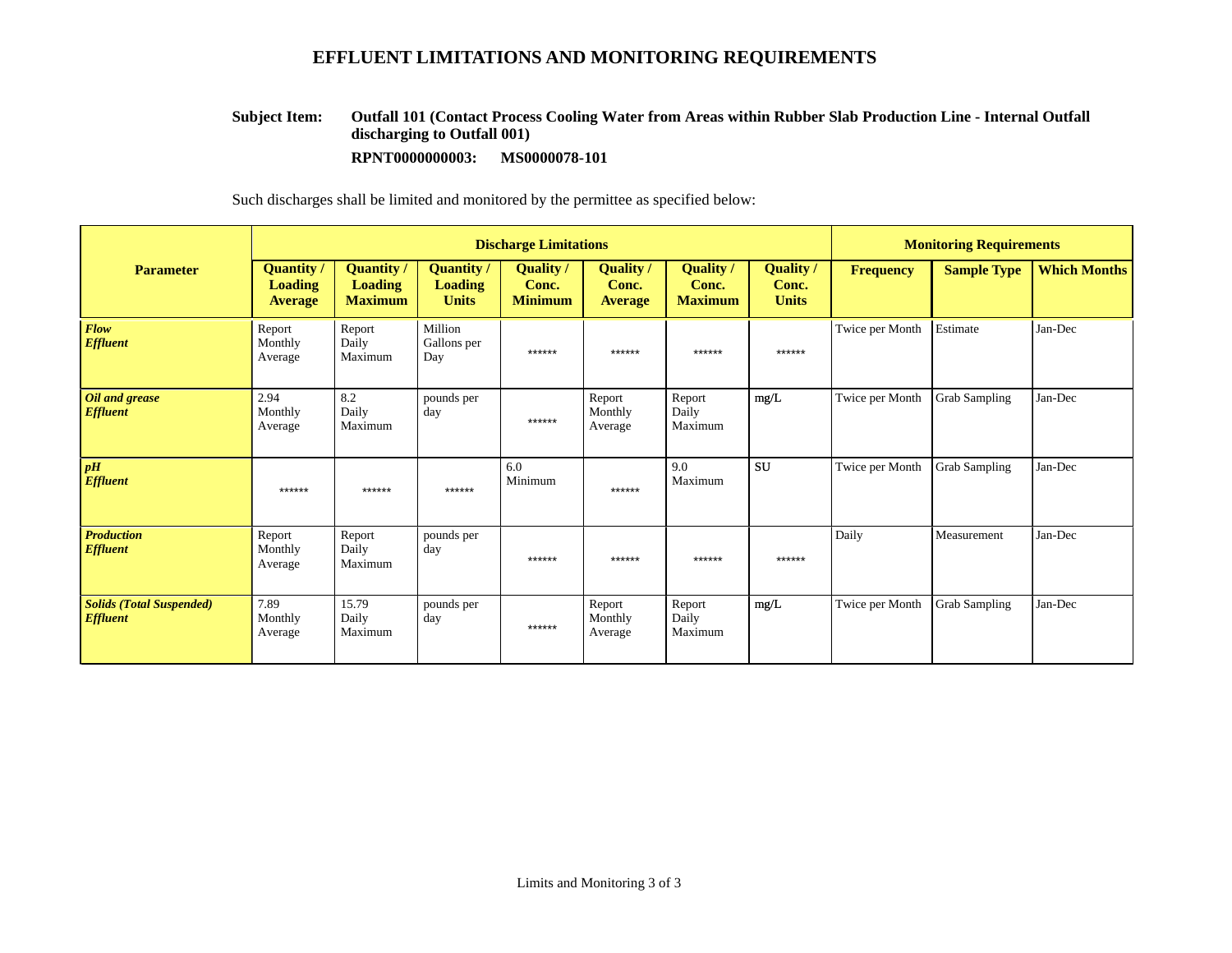#### **Permit to Discharge Wastewater in Accordance with National Pollutant Discharge Elimination System** Biltrite Ripley Operations LLC Facility Requirements Permit Number:MS0000078 Activity ID No.: PER20170001

Page 1 of 22

#### **AI0000011975 Manufacture sheet rubber, matting, and various rubber compression and injected molded products:**

Limitation Requirements:

| Condition<br>No. | Parameter | Condition                                                                                                                                                                                                                                                                                               |
|------------------|-----------|---------------------------------------------------------------------------------------------------------------------------------------------------------------------------------------------------------------------------------------------------------------------------------------------------------|
| $L-1$            |           | There shall be no discharge of floating solids or visible foam in other than trace amounts. [11 Miss. Admin. Code Pt. 6, R.<br>2.2.A(2).                                                                                                                                                                |
| $L-2$            |           | The discharges shall not cause the occurrence of a visible sheen on the surface of the receiving waters. [11 Miss. Admin. Code Pt.<br>6, R. 2.2. $A(2)$ .]                                                                                                                                              |
| $L-3$            |           | Samples taken in compliance with the monitoring requirements specified in this permit shall be taken at the nearest accessible<br>point after final treatment but prior to mixing with the receiving stream or as otherwise specified in this permit. [11 Miss. Admin.<br>Code Pt. 6, R. $1.1.4.A(28).$ |

Record-Keeping Requirements:

| Condition<br>No. | Condition                                                                                                                                                                                                         |
|------------------|-------------------------------------------------------------------------------------------------------------------------------------------------------------------------------------------------------------------|
| $R-1$            | Recording of Results                                                                                                                                                                                              |
|                  | For each measurement or sample taken pursuant to the requirements of this permit, the permittee shall maintain records of all information obtained from such<br>monitoring including:                             |
|                  | (1) The exact place, date, and time of sampling;<br>(2) The dates the analyses were performed;<br>(3) The person(s) who performed the analyses;<br>(4) The analytical techniques, procedures or methods used; and |

 $(5)$  The results of all required analyses. [11 Miss. Admin. Code Pt. 6, R. 1.1.4.A $(29)(a)$ .]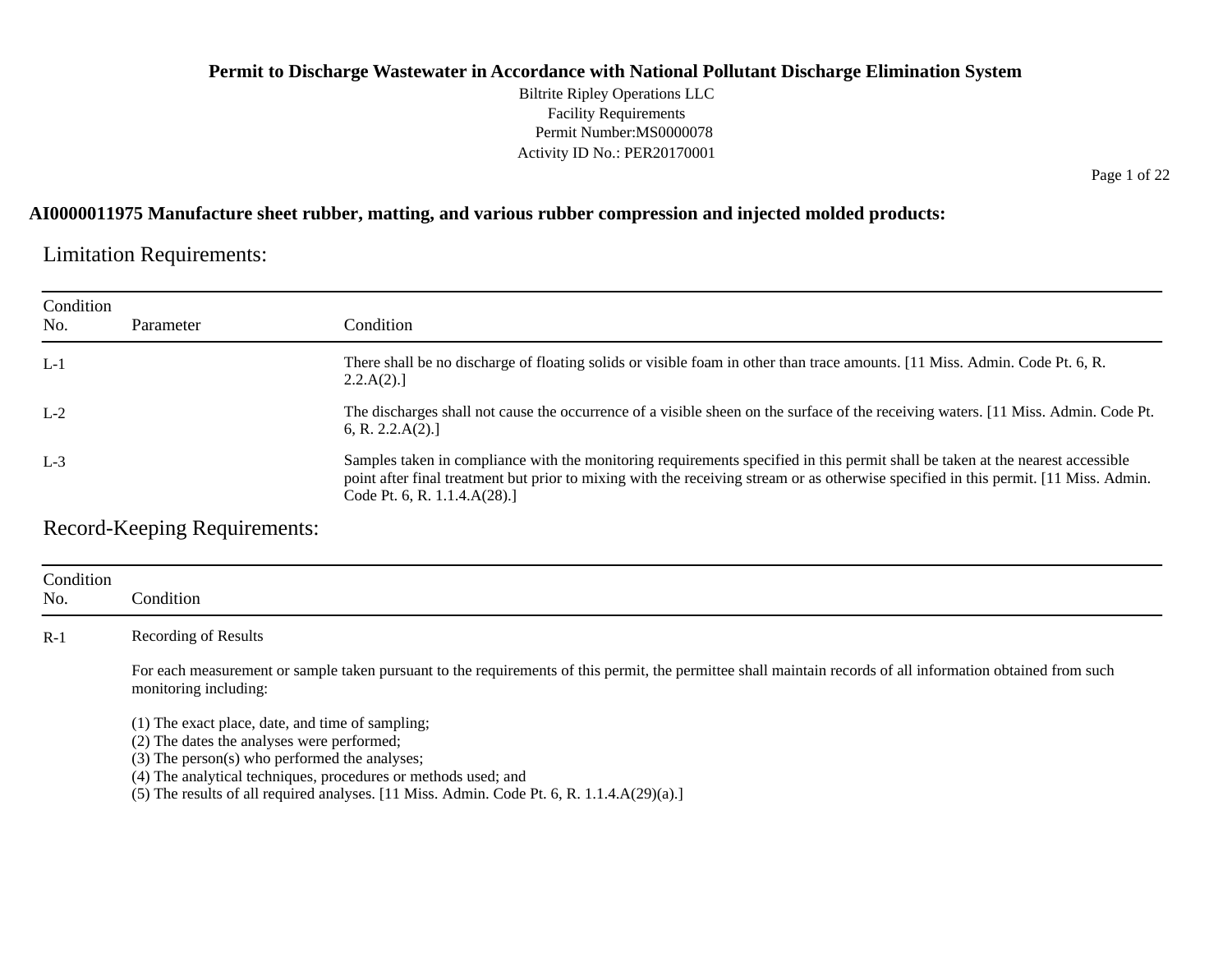Biltrite Ripley Operations LLC Facility Requirements Permit Number:MS0000078 Activity ID No.: PER20170001

**AI0000011975 (continued):**

Submittal/Action Requirements:

permit requirements. [11 Miss. Admin. Code Pt. 6, R. 1.1.4.A(29)(b).]

| Condition<br>No. | Condition                                                                                                                                                                                                                                                                                                                                                                                                                                                                                                                                                                                                                                                                                                                                                                                                                                                                                                                                                                                                                                                                                                                                                                                                                                               |
|------------------|---------------------------------------------------------------------------------------------------------------------------------------------------------------------------------------------------------------------------------------------------------------------------------------------------------------------------------------------------------------------------------------------------------------------------------------------------------------------------------------------------------------------------------------------------------------------------------------------------------------------------------------------------------------------------------------------------------------------------------------------------------------------------------------------------------------------------------------------------------------------------------------------------------------------------------------------------------------------------------------------------------------------------------------------------------------------------------------------------------------------------------------------------------------------------------------------------------------------------------------------------------|
| $S-1$            | Reporting                                                                                                                                                                                                                                                                                                                                                                                                                                                                                                                                                                                                                                                                                                                                                                                                                                                                                                                                                                                                                                                                                                                                                                                                                                               |
|                  | Monitoring results obtained during the previous reporting period shall be summarized and reported on a Discharge Monitoring Report (DMR). DMR data must be<br>submitted submitted electronically using the MDEQ NetDMR system NO LATER THAT THE 28TH DAY OF THE MONTH FOLLOWING THE COMPLETED<br>REPORTING PERIOD.                                                                                                                                                                                                                                                                                                                                                                                                                                                                                                                                                                                                                                                                                                                                                                                                                                                                                                                                      |
|                  | DMRs and all other reports required herein, shall be signed in accordance with 11 Miss. Admin. Code Pt. 6, R. 1.1.4.A(15)(c)(1). of the Mississippi Wastewater<br>Regulations. [11 Miss. Admin. Code Pt. 6, R. 1.1.4.A(15)c(1)., 40 CFR 122.21(1)(4)(i)]                                                                                                                                                                                                                                                                                                                                                                                                                                                                                                                                                                                                                                                                                                                                                                                                                                                                                                                                                                                                |
| $S-2$            | <b>Reporting Requirements - Planned Changes</b>                                                                                                                                                                                                                                                                                                                                                                                                                                                                                                                                                                                                                                                                                                                                                                                                                                                                                                                                                                                                                                                                                                                                                                                                         |
|                  | The permittee shall give notice to the Permit Board as soon as possible of any planned physical alterations or additions, including but not limited to, a change of<br>operation to the permitted facility. Notice is required in the circumstances that follow:<br>(1) The alteration or addition to a permitted facility may meet one of the criteria for determining whether the facility is a new source in 40 CFR 122.29(b); or<br>(2) The alteration or addition could significantly change the nature or increase the quantity of pollutants discharged. This notification applies to pollutants which<br>are not subject to either effluent limitations in the permit or notification requirements under 40 CFR $122.42(a)(1)$ .<br>(3) The alteration or addition results in a significant change in the permittee's sludge use or disposal practices, and such alteration, addition, or change may justify<br>the application of permit conditions that are different from or absent in the existing permit, including notification of additional use or disposal sites not reported<br>during the permit application process or not reported pursuant to an approved land application plan; [11 Miss. Admin. Code Pt. 6, R. 1.1.4.A(15)(a).] |
| $S-3$            | Reporting Requirements - Anticipated Noncompliance                                                                                                                                                                                                                                                                                                                                                                                                                                                                                                                                                                                                                                                                                                                                                                                                                                                                                                                                                                                                                                                                                                                                                                                                      |
|                  | The permittee shall give advance notice to the Permit Board of any planned changes in the permitted facility or activity which may result in noncompliance with                                                                                                                                                                                                                                                                                                                                                                                                                                                                                                                                                                                                                                                                                                                                                                                                                                                                                                                                                                                                                                                                                         |

Page 2 of 22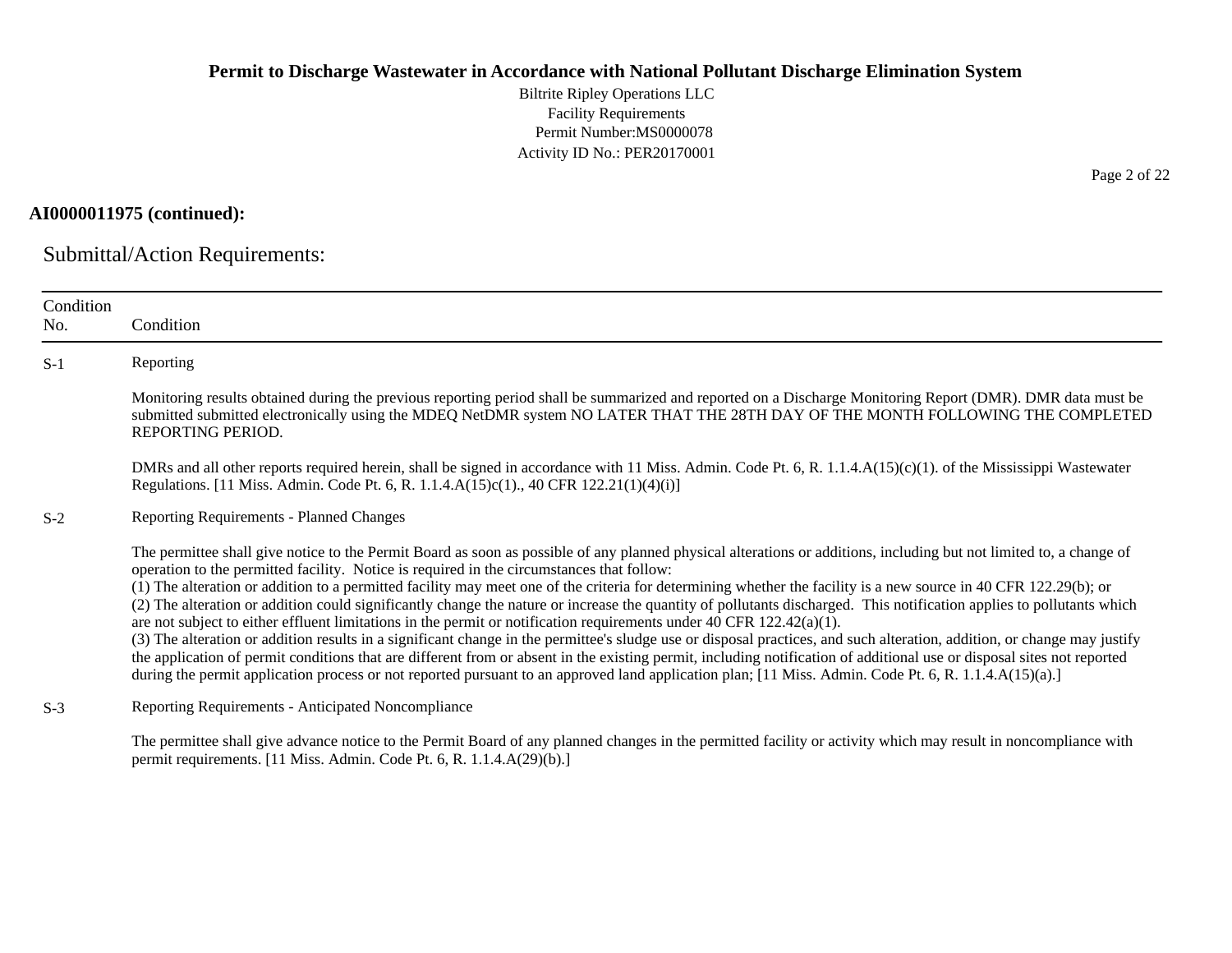Biltrite Ripley Operations LLC Facility Requirements Permit Number:MS0000078 Activity ID No.: PER20170001

## **AI0000011975 (continued):**

Submittal/Action Requirements:

| Condition<br>No. | Condition                                                                                                                                                                                                                                                                                                                                                                                                                                                                                                                                                                                                                                                                                                           |  |  |  |  |  |  |  |
|------------------|---------------------------------------------------------------------------------------------------------------------------------------------------------------------------------------------------------------------------------------------------------------------------------------------------------------------------------------------------------------------------------------------------------------------------------------------------------------------------------------------------------------------------------------------------------------------------------------------------------------------------------------------------------------------------------------------------------------------|--|--|--|--|--|--|--|
| $S-4$            | Noncompliance Notification - Twenty-Four Hour Reporting                                                                                                                                                                                                                                                                                                                                                                                                                                                                                                                                                                                                                                                             |  |  |  |  |  |  |  |
|                  | (1) The permittee shall report any noncompliance which may endanger health or the environment. Any information shall be provided orally within 24 hours from<br>the time the permittee becomes aware of the circumstances. A written submission shall also be provided within 5 days of the time the permittee becomes aware of<br>the circumstances. The written submission shall contain a description of the noncompliance and its cause; the period of noncompliance, including exact dates and<br>times, and if the noncompliance has not been corrected, the anticipated time it is expected to continue; and steps taken or planned to reduce, eliminate, and/or<br>prevent recurrence of the noncompliance. |  |  |  |  |  |  |  |
|                  | (2) The following shall be included as information which must be reported within 24 hours under this paragraph.<br>(i) Any unanticipated bypass which exceeds any effluent limitation in the permit.<br>(ii) Any upset which exceeds any effluent limitation in the permit.<br>(iii) Violation of a maximum daily discharge limitation for any of the pollutants listed by the Permit Board in the permit to be reported within 24 hours.<br>(iv) The Executive Director may waive the written report on a case-by-case basis for reports under paragraph (1) of this section if the oral report has been received<br>within 24 hours.                                                                              |  |  |  |  |  |  |  |
|                  | All reports required by this condition which are submitted after December 20, 2020, shall be submitted by the permittee electronically as instructed by MDEQ. [11]<br>Miss. Admin. Code Pt. 6, R. 1.1.4.A(29)(e)., 40 CFR 122.41.(1)(6)]                                                                                                                                                                                                                                                                                                                                                                                                                                                                            |  |  |  |  |  |  |  |
| $S-5$            | Noncompliance Notification - Other Noncompliance                                                                                                                                                                                                                                                                                                                                                                                                                                                                                                                                                                                                                                                                    |  |  |  |  |  |  |  |
|                  | The permittee shall report all instances of noncompliance not reported under the twenty-four hour reporting requirements, at the time monitoring reports are<br>submitted or within 30 days from the end of the month in which the noncompliance occurs. The reports shall contain the same information as is required under the<br>twenty-four hour reporting requirements contained in this permit.                                                                                                                                                                                                                                                                                                               |  |  |  |  |  |  |  |
|                  | All reports required by this condition which are submitted after December 20, 2020, shall be submitted by the permittee electronically as instructed by MDEQ. [11                                                                                                                                                                                                                                                                                                                                                                                                                                                                                                                                                   |  |  |  |  |  |  |  |

Miss. Admin. Code Pt. 6, R. 1.1.4.A(29)(f)., 40 CFR 122.41.(1)(7)]

Page 3 of 22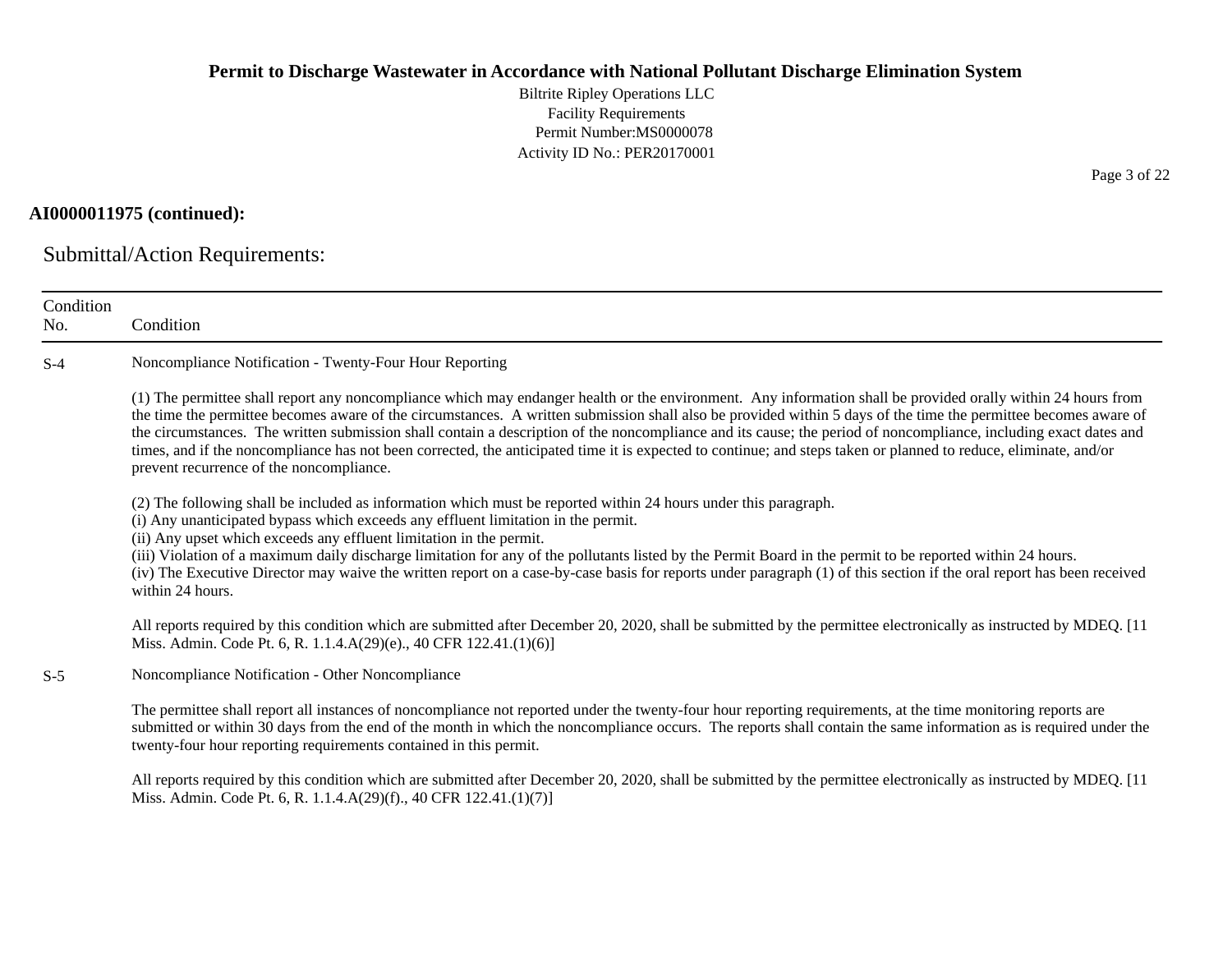Biltrite Ripley Operations LLC Facility Requirements Permit Number:MS0000078 Activity ID No.: PER20170001

## **AI0000011975 (continued):**

Submittal/Action Requirements:

| Condition<br>No. | Condition                                                                                                                                                                                                                                                                                                                                                                                                                            |
|------------------|--------------------------------------------------------------------------------------------------------------------------------------------------------------------------------------------------------------------------------------------------------------------------------------------------------------------------------------------------------------------------------------------------------------------------------------|
| $S-6$            | Noncompliance Notification - Other Information                                                                                                                                                                                                                                                                                                                                                                                       |
|                  | Where the permittee becomes aware that it failed to submit any relevant facts in a permit application, or submitted incorrect information in a permit application or<br>in any report to the Permit Board, it shall promptly submit such facts or information. [11 Miss. Admin. Code Pt. 6, R. 1.1.4.A(29)(g).]                                                                                                                      |
| $S-7$            | <b>Bypassing -Notice</b>                                                                                                                                                                                                                                                                                                                                                                                                             |
|                  | Anticipated bypass-<br>If the permittee knows in advance of the need for a bypass, it shall submit prior notice, if possible at least ten days before the date of the bypass.                                                                                                                                                                                                                                                        |
|                  | Unanticipated bypass-<br>The permittee shall submit notice of an unanticipated bypass as required by the twenty-four hour reporting requirements set forth in this permit.                                                                                                                                                                                                                                                           |
|                  | All reports required by this condition which are submitted after December 20, 2020, shall be submitted by the permittee electronically as instructed by MDEQ. [40]<br>CFR $122.41(m)(3)(i, ii)$                                                                                                                                                                                                                                      |
| $S-8$            | <b>Expiration of Permit</b>                                                                                                                                                                                                                                                                                                                                                                                                          |
|                  | At least 180 days prior to the expiration date of this permit pursuant to the State law and regulation, the permittee who wishes to continue to operate under this<br>permit shall submit an application to the Permit Board for reissuance. The Permit Board may grant permission to submit an application later than this, but no later<br>than the expiration date of the permit. [11 Miss. Admin. Code Pt. 6, R. $1.1.5.B(1).$ ] |

Page 4 of 22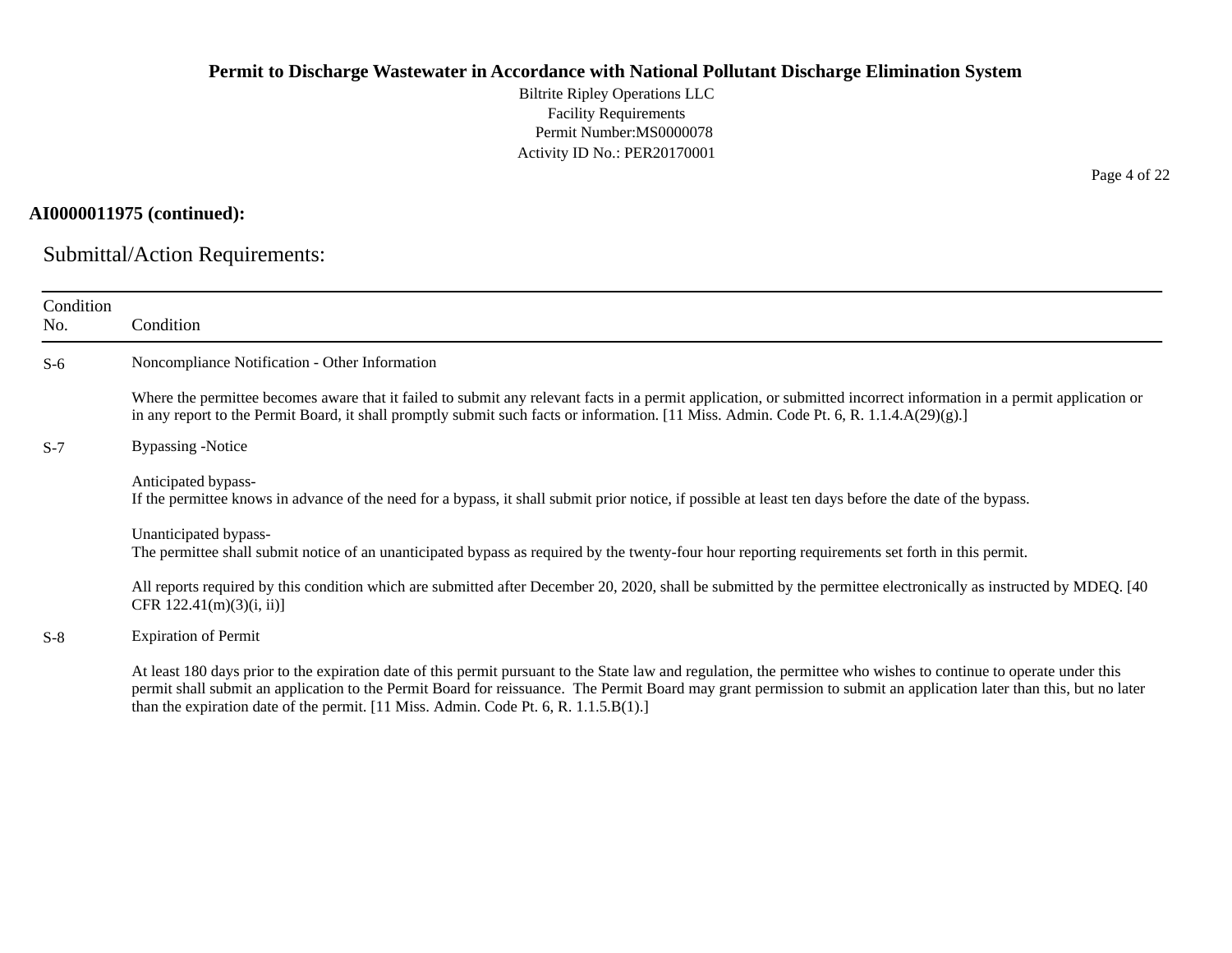Biltrite Ripley Operations LLC Facility Requirements Permit Number:MS0000078 Activity ID No.: PER20170001

## **AI0000011975 (continued):**

Submittal/Action Requirements:

| Condition<br>No.    | Condition                                                                                                                                                                                                                                                                                                                                                                           |
|---------------------|-------------------------------------------------------------------------------------------------------------------------------------------------------------------------------------------------------------------------------------------------------------------------------------------------------------------------------------------------------------------------------------|
| $S-9$               | Requirements Regarding Cooling and Boiler Water Additives                                                                                                                                                                                                                                                                                                                           |
|                     | Notification shall be made to the permitting authority in writing not later than sixty (60) days prior to initiating the addition of any chemical product to the cooling<br>water and/or boiler water which is subject to discharge, other than those previously approved and/or used. Such notification should include, but not be limited to:                                     |
|                     | (1) Name and composition of the proposed additive,<br>(2) Proposed discharge concentration,<br>(3) Dosage addition rates,<br>(4) Frequency of use,<br>(5) EPA registration, if applicable, and<br>(6) Aquatic species toxicological data.<br>Written approval must be received from the permitting authority prior to initiating use. [11 Miss. Admin. Code Pt. 6, R. 1.1.4.A(14).] |
|                     | <b>Narrative Requirements:</b>                                                                                                                                                                                                                                                                                                                                                      |
| <b>Definitions:</b> |                                                                                                                                                                                                                                                                                                                                                                                     |
| Condition<br>No.    | Condition                                                                                                                                                                                                                                                                                                                                                                           |
| $T-1$               | <b>Definitions: General</b>                                                                                                                                                                                                                                                                                                                                                         |
|                     | The permittee shall refer to 11 Miss. Admin. Code Pt. 6, R. 1.1.1.A for definitions of any permit term not specified in this permit. [11 Miss. Admin. Code Pt. 6, R.<br>1.1.1.A.]                                                                                                                                                                                                   |

Page 5 of 22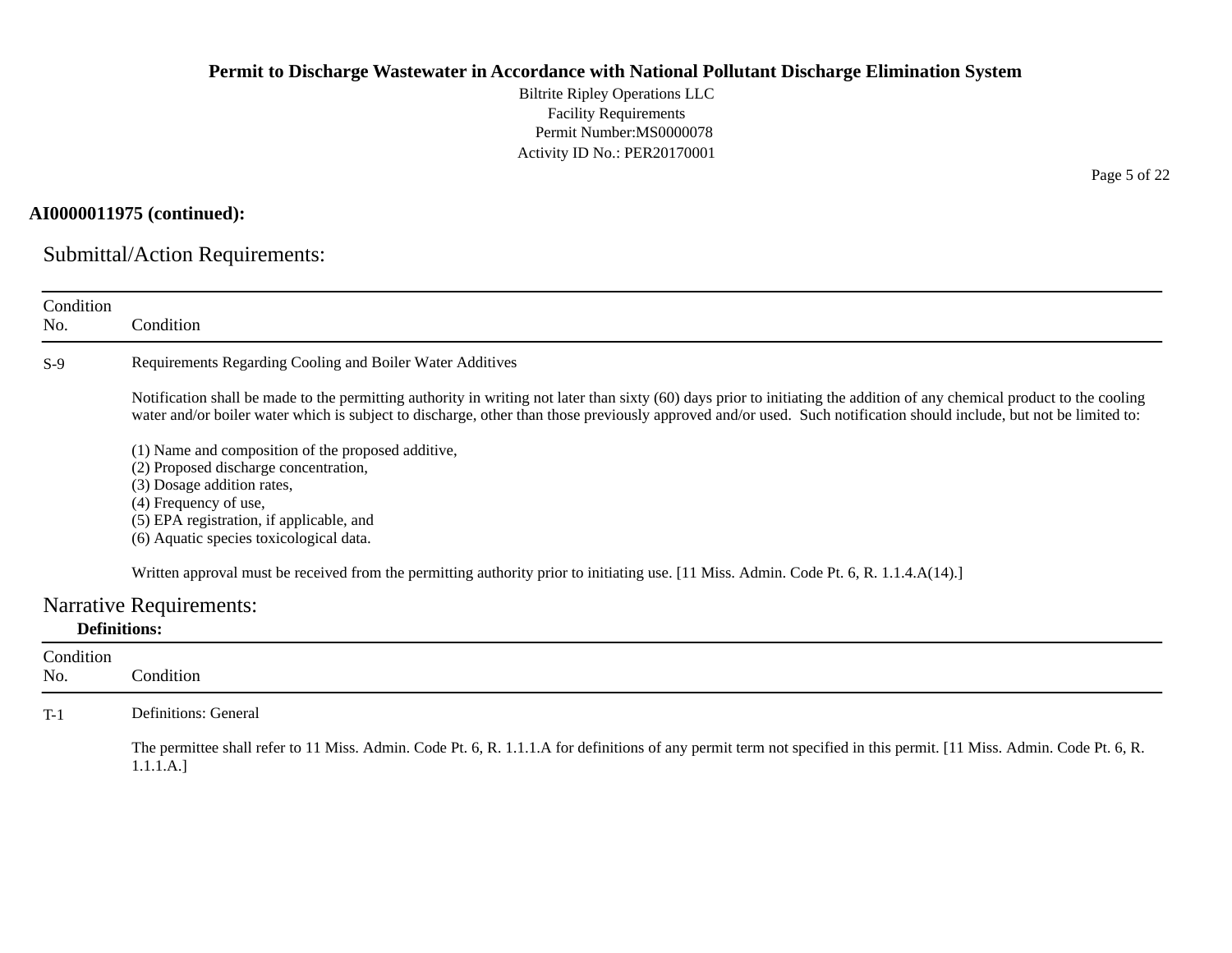Biltrite Ripley Operations LLC Facility Requirements Permit Number:MS0000078 Activity ID No.: PER20170001

#### **AI0000011975 (continued):**

Narrative Requirements: **Definitions:**

**Condition** No. ConditionT-2 Definitions: Monthly Average "Monthly Average" means the average of "daily discharges" over a calendar month, calculated as the sum of all "daily discharges" measured during a calendar month divided by the number of "daily discharges" measured during the month. The monthly average for E coli bacteria is the geometric mean of "daily discharges" measured during the calendar month. In computing the geometric mean for E coli bacteria, the value one (1) shall be substituted for sample results of zero. [11 Miss. Admin. Code Pt. 6, R. 1.1.1.A(44).] T-3 Definitions: Daily Discharge "Daily discharge" means the "discharge of a pollutant" measured during a calendar day or any 24-hour period that reasonably represents the calendar day for purposes of sampling. For pollutants with limitations expressed in units of mass, the "daily discharge" is calculated as the total mass of the pollutant discharged over the day. For pollutants with limitations expressed in other units of measurements, the "daily average" is calculated as the average measurement of the discharge of the pollutant over the day. [11 Miss. Admin. Code Pt. 6, R. 1.1.1.A(15).] T-4 Definitions: Daily Maximum "Daily maximum" means the highest "daily discharge" over a calendar month. [11 Miss. Admin. Code Pt. 6, R. 1.1.1.A(16).] T-5 Definitions: Toxic Pollutants "Toxic pollutants" means any pollutant listed as toxic under Section  $307(a)(1)$  or, in the case of "sludge use or disposal practices", any pollutant identified in regulations implementing Section 405(d) of the Clean Water Act. [11 Miss. Admin. Code Pt. 6, R. 1.1.1.A(71).] T-6 Definitions: Hazardous Substances "Hazardous substances" are defined in 40 CFR 116.4. [40 CFR 116.4]

Page 6 of 22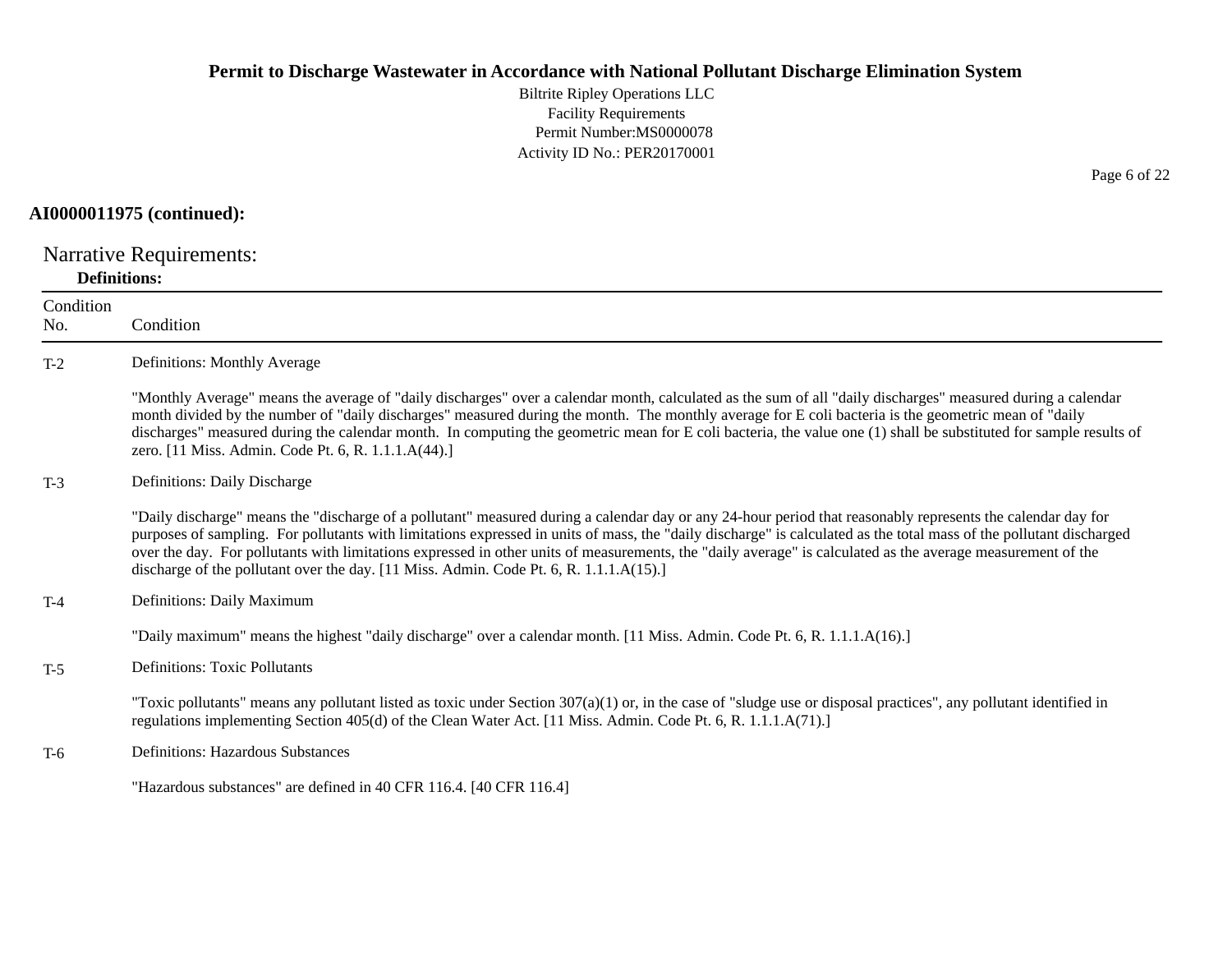Biltrite Ripley Operations LLC Facility Requirements Permit Number:MS0000078 Activity ID No.: PER20170001

#### **AI0000011975 (continued):**

Narrative Requirements: **Definitions:**

**Condition** No. ConditionT-7 Definitions: Weekly Average "Weekly average" means the average of "daily discharges" over a calendar week, calculated as the sum of all "daily discharges" measured during a calendar week divided by the number of "daily discharges" measured during that week. The weekly average for E coli bacteria is the geometric mean of all "daily discharges" measured in a calendar week. In computing the geometric mean for E coli bacteria, one (1) shall be substituted for sample results of zero. For self-monitoring purposes, the value to be reported is the single highest weekly average computed during a calendar month. [11 Miss. Admin. Code Pt. 6, R. 1.1.1.A(86).] T-8 Definitions: Quarterly Average "Quarterly Average" means the average of "daily discharges" over a three month period, calculated as the sum of all "daily discharges" measured during the quarter divided by the number of "daily discharges" measured during the quarter. The quarterly average for E coli bacteria is the geometric mean of "daily discharges" measured during the quarter. In computing the geometric mean for E coli bacteria, the value one (1) shall be substituted for sample results of zero. [11 Miss. Admin. Code Pt. 6, R. 1.1.1.A(61).] T-9 Definitions: Quarterly Maximum "Quarterly Maximum" means the highest "daily discharge" measured over a three-month period. [11 Miss. Admin. Code Pt. 6, R.1.1.1.A(62).] T-10 Definitions: Maximum Monthly Average Maximum Monthly Average means the highest "monthly average" over a monitoring period. [40 CFR 122] T-11 Definitions: Yearly Average "Yearly Average" means the average of "daily discharges" over a calendar year, calculated as the sum of all "daily discharges" measured during the calendar year divided by the number of "daily discharges" measured during the calendar year. The yearly average for E coli bacteria is the geometric mean of "daily discharges" during the calendar year. In computing the geometric mean for E coli bacteria, the value one (1) shall be substituted for sample results of zero. [11 Miss. Admin. Code Pt. 6, R.1.1.1.A(87).]

Page 7 of 22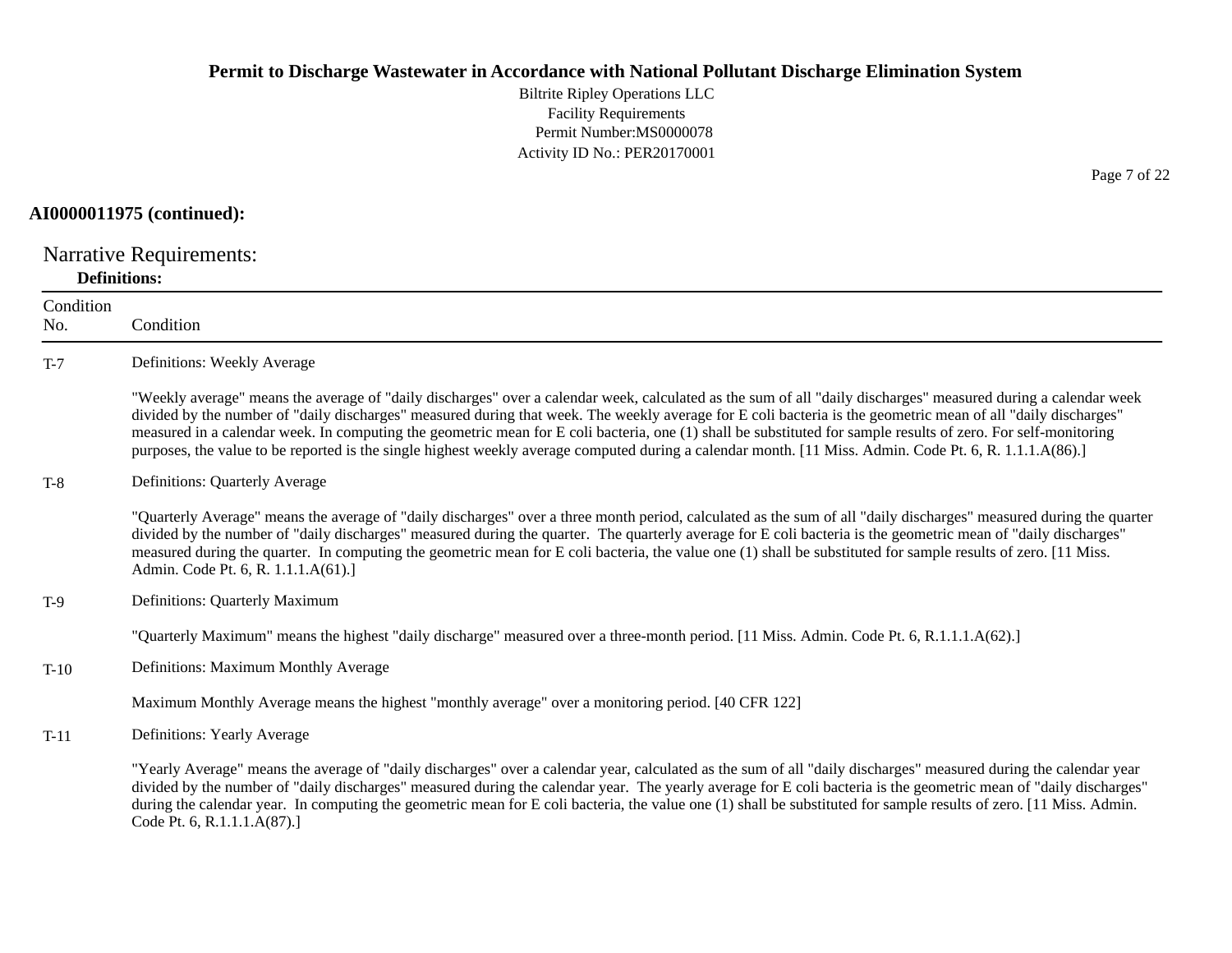Biltrite Ripley Operations LLC Facility Requirements Permit Number:MS0000078 Activity ID No.: PER20170001

### **AI0000011975 (continued):**

Narrative Requirements: **Definitions:**

| Condition<br>No. | Condition                                                                                                                                                                                                                                                                                                                                                                                                                                                                                                                                                                                                                                                                                                                                                                                                                                                                                                                                                                         |
|------------------|-----------------------------------------------------------------------------------------------------------------------------------------------------------------------------------------------------------------------------------------------------------------------------------------------------------------------------------------------------------------------------------------------------------------------------------------------------------------------------------------------------------------------------------------------------------------------------------------------------------------------------------------------------------------------------------------------------------------------------------------------------------------------------------------------------------------------------------------------------------------------------------------------------------------------------------------------------------------------------------|
| $T-12$           | Definitions: Yearly Maximum                                                                                                                                                                                                                                                                                                                                                                                                                                                                                                                                                                                                                                                                                                                                                                                                                                                                                                                                                       |
|                  | "Yearly Maximum" means the highest "daily discharge" measured over a calendar year. [11 Miss. Admin. Code Pt. 6, R. 1.1.1.A(88).]                                                                                                                                                                                                                                                                                                                                                                                                                                                                                                                                                                                                                                                                                                                                                                                                                                                 |
| $T-13$           | Definitions: "Submitted" means the document is postmarked on or before the applicable deadline, except as otherwise specified. [11 Miss. Admin. Code Pt.<br>6, R. 1.1.1. $A(67)$ .]                                                                                                                                                                                                                                                                                                                                                                                                                                                                                                                                                                                                                                                                                                                                                                                               |
| Condition<br>No. | Condition                                                                                                                                                                                                                                                                                                                                                                                                                                                                                                                                                                                                                                                                                                                                                                                                                                                                                                                                                                         |
| $T-14$           | The permittee shall achieve compliance with the effluent limitations specified for discharge in accordance with the following schedule: Upon Permit Issuance. [11]<br>Miss. Admin. Code Pt. 6, R. 1.1.4.A(9).)]                                                                                                                                                                                                                                                                                                                                                                                                                                                                                                                                                                                                                                                                                                                                                                   |
| $T-15$           | Within 14 days after either an interim or final date of compliance specified by this permit, the permittee shall provide the Permit Board with written notice of his<br>compliance or noncompliance with the requirements or conditions specified to be completed by that date. [11 Miss. Admin. Code Pt. 6, R. 1.1.4.A(10).]                                                                                                                                                                                                                                                                                                                                                                                                                                                                                                                                                                                                                                                     |
| $T-16$           | <b>Representative Sampling</b>                                                                                                                                                                                                                                                                                                                                                                                                                                                                                                                                                                                                                                                                                                                                                                                                                                                                                                                                                    |
|                  | Samples and measurements taken as required herein shall be representative of the volume and nature of the monitored wastewater. [11 Miss. Admin. Code Pt. 6, R.<br>1.1.4.A(28)(e).                                                                                                                                                                                                                                                                                                                                                                                                                                                                                                                                                                                                                                                                                                                                                                                                |
| $T-17$           | Reporting                                                                                                                                                                                                                                                                                                                                                                                                                                                                                                                                                                                                                                                                                                                                                                                                                                                                                                                                                                         |
|                  | If the results for a given sample analysis are such that any parameter (other than E coli) is not detected at or above the minimum level for the test method used, a<br>value of zero will be used for that sample in calculating an arithmetic mean value for the parameter. If the resulting calculated arithmetic mean value for that<br>reporting period is zero, the permittee shall report "NODI = $B$ " on the DMR. For E coli, a value of 1.0 shall be used in calculating the geometric mean. If the<br>resulting E coli mean value is 1.0, the permittee shall report "NODI = B" on the DMR. For each quantitative sample value that is not detectable, the test method<br>used and the minimum level for that method for that parameter shall be attached to and submitted with the DMR. The permittee shall then be considered in<br>compliance with the appropriate effluent limitation and/or reporting requirement. [11 Miss. Admin. Code Pt. 6, Ch. 1, Subch. 2.] |

Page 8 of 22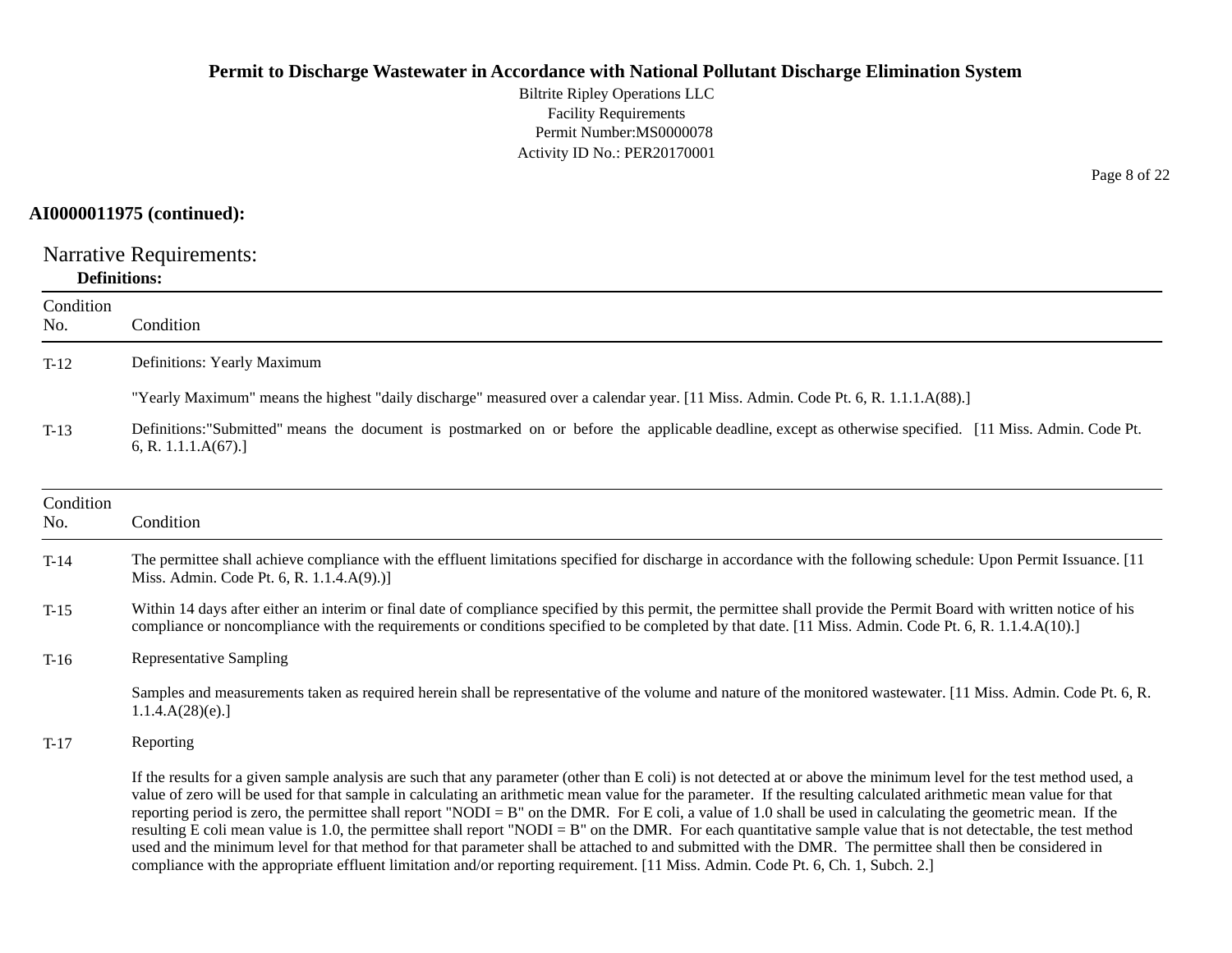Biltrite Ripley Operations LLC Facility Requirements Permit Number:MS0000078 Activity ID No.: PER20170001

**AI0000011975 (continued):**

Narrative Requirements:

| Condition<br>No. | Condition                                                                                                                                                                                                                                                                                                                                                                                                                                                                                                                                                                                |
|------------------|------------------------------------------------------------------------------------------------------------------------------------------------------------------------------------------------------------------------------------------------------------------------------------------------------------------------------------------------------------------------------------------------------------------------------------------------------------------------------------------------------------------------------------------------------------------------------------------|
| $T-18$           | Reporting                                                                                                                                                                                                                                                                                                                                                                                                                                                                                                                                                                                |
|                  | If the permittee monitors any pollutant as prescribed in the permit more frequently than required by the permit using test procedures approved under 40 CFR Part<br>136 or, in the case of sludge use or disposal, approved under 40 CFR Part 136 unless otherwise specified in 40 CFR Part 503, or as specified in the permit, the<br>results of this monitoring shall be included in the calculation and reporting of the data submitted in the DMR or sludge reporting form specified by the Permit<br>Board. [11 Miss. Admin. Code Pt. 6, R. 1.1.4.A(15)(c)(2).]                     |
| $T-19$           | Reporting                                                                                                                                                                                                                                                                                                                                                                                                                                                                                                                                                                                |
|                  | Calculations for all limitations which require averaging of measurements shall utilize an arithmetic mean unless otherwise specified by the Permit Board in the<br>permit. [11 Miss. Admin. Code Pt. 6, R. 1.1.4.A(15)(c)(3).]                                                                                                                                                                                                                                                                                                                                                           |
| $T-20$           | <b>Test Procedures</b>                                                                                                                                                                                                                                                                                                                                                                                                                                                                                                                                                                   |
|                  | Test procedures for the analysis of pollutants shall include those set forth in 40 CFR 136 or alternative procedures approved and/or promulgated by EPA. [11 Miss.]<br>Admin. Code Pt. 6, R. 1.1.4.A(30).]                                                                                                                                                                                                                                                                                                                                                                               |
| $T-21$           | <b>Records Retention</b>                                                                                                                                                                                                                                                                                                                                                                                                                                                                                                                                                                 |
|                  | All records and results of monitoring activities required by this permit, including calibration and maintenance records, shall be retained by the permittee for a<br>minimum of three (3) years, unless otherwise required or extended by the Permit Board, copies of which shall be furnished to the Department upon request. [11]<br>Miss. Admin. Code Pt. 6, R. 1.1.4.A(29)(a).]                                                                                                                                                                                                      |
| $T-22$           | <b>Falsifying Reports</b>                                                                                                                                                                                                                                                                                                                                                                                                                                                                                                                                                                |
|                  | Any permittee who falsifies, tampers with, or knowingly renders inaccurate any monitoring device or method required by the Permit Board to be maintained as a<br>condition in a permit, or who alters or falsifies the results obtained by such devices or methods and/or any written report required by or in response to a permit<br>condition, shall be deemed to have violated a permit condition and shall be subject to the penalties provided for a violation of a permit condition pursuant to<br>Section 49-17-43 of the Code. [11 Miss. Admin. Code Pt. 6, R. 1.1.4.A(29)(d).] |

Page 9 of 22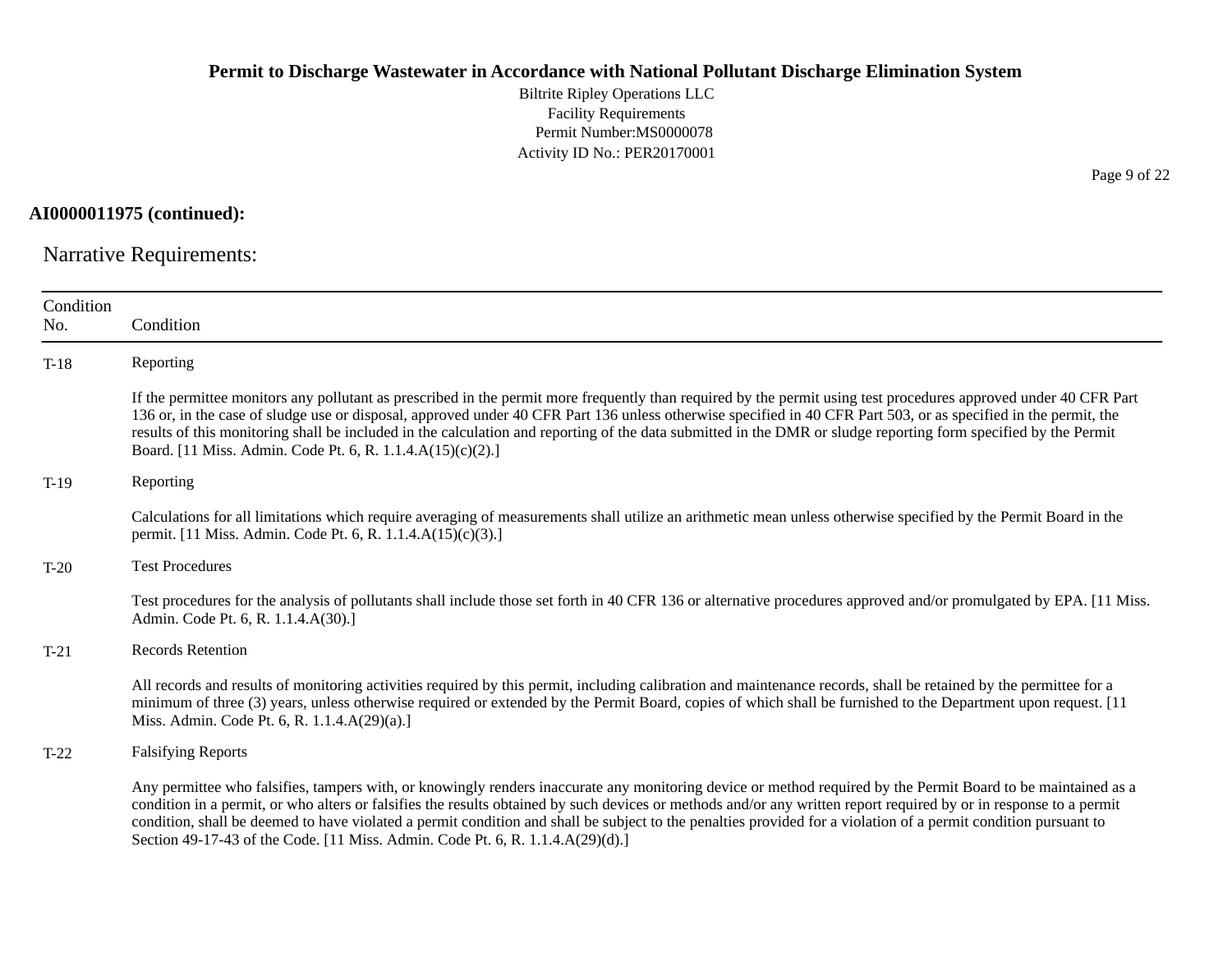Biltrite Ripley Operations LLC Facility Requirements Permit Number:MS0000078 Activity ID No.: PER20170001

**AI0000011975 (continued):**

Narrative Requirements:

| Condition<br>No. | Condition                                                                                                                                                                                                                                                                                                                                                                                                                                                                                                                                                                                                                                                                                                                                                                                                                                                                                                                |
|------------------|--------------------------------------------------------------------------------------------------------------------------------------------------------------------------------------------------------------------------------------------------------------------------------------------------------------------------------------------------------------------------------------------------------------------------------------------------------------------------------------------------------------------------------------------------------------------------------------------------------------------------------------------------------------------------------------------------------------------------------------------------------------------------------------------------------------------------------------------------------------------------------------------------------------------------|
| $T-23$           | Facility Expansion and/or Modification                                                                                                                                                                                                                                                                                                                                                                                                                                                                                                                                                                                                                                                                                                                                                                                                                                                                                   |
|                  | Any facility expansion, production increases, process modifications, changes in discharge volume or location or other changes in operations or conditions of the<br>permittee which may result in a new or increased discharge of waste, shall be reported to the Permit Board by submission of a new application for a permit<br>pursuant to 11 Miss. Admin. Code Pt. 6, R. 1.1.2.A.of the Mississippi Wastewater Regulations, or if the discharge does not violate effluent limitations specified in<br>the permit, by submitting to the Permit Board a notice of a new or increased discharge. [11 Miss. Admin. Code Pt. 6, R. 1.1.2.A.]                                                                                                                                                                                                                                                                              |
| $T-24$           | Duty to Comply                                                                                                                                                                                                                                                                                                                                                                                                                                                                                                                                                                                                                                                                                                                                                                                                                                                                                                           |
|                  | The permittee must comply with all conditions of this permit. Any permit noncompliance constitutes a violation of the Clean Water Act and is grounds for<br>enforcement action; for permit termination, revocation and reissuance, or modification; or denial of a permit renewal application. [11 Miss. Admin. Code Pt. 6, R.<br>1.1.4.A(2).                                                                                                                                                                                                                                                                                                                                                                                                                                                                                                                                                                            |
| $T-25$           | Proper Operation, Maintenance and Replacement                                                                                                                                                                                                                                                                                                                                                                                                                                                                                                                                                                                                                                                                                                                                                                                                                                                                            |
|                  | The permittee shall at all times properly operate, maintain, and when necessary, promptly replace all facilities and systems of collection, treatment and control (and<br>related appurtenances) which are installed or used by the permittee to achieve compliance with the conditions of this permit. Proper operation and maintenance<br>includes adequate laboratory controls and appropriate quality assurance procedures. Proper replacement includes maintaining an adequate inventory of<br>replacement equipment and parts for prompt replacement when necessary to maintain continuous collection and treatment of wastewater. This provision requires<br>the operation of back-up or auxiliary facilities or similar systems that are installed by a permittee only when the operation is necessary to achieve compliance with<br>the conditions of the permit. [11 Miss. Admin. Code Pt. 6, R. 1.1.4.A(18).] |
| $T-26$           | Duty to Mitigate                                                                                                                                                                                                                                                                                                                                                                                                                                                                                                                                                                                                                                                                                                                                                                                                                                                                                                         |
|                  | The permittee shall take all reasonable steps to minimize or prevent any discharge or sludge use or disposal in violation of the permit that has a reasonable<br>likelihood of adversely affecting human health or the environment. [11 Miss. Admin. Code Pt. 6, R. 1.1.4.A(19).)]                                                                                                                                                                                                                                                                                                                                                                                                                                                                                                                                                                                                                                       |
| $T-27$           | <b>Bypassing</b>                                                                                                                                                                                                                                                                                                                                                                                                                                                                                                                                                                                                                                                                                                                                                                                                                                                                                                         |
|                  | The permittee shall comply with the terms and conditions regarding bypass found in 40 CFR 122.41(m). [40 CFR 122.41(m)]                                                                                                                                                                                                                                                                                                                                                                                                                                                                                                                                                                                                                                                                                                                                                                                                  |

Page 10 of 22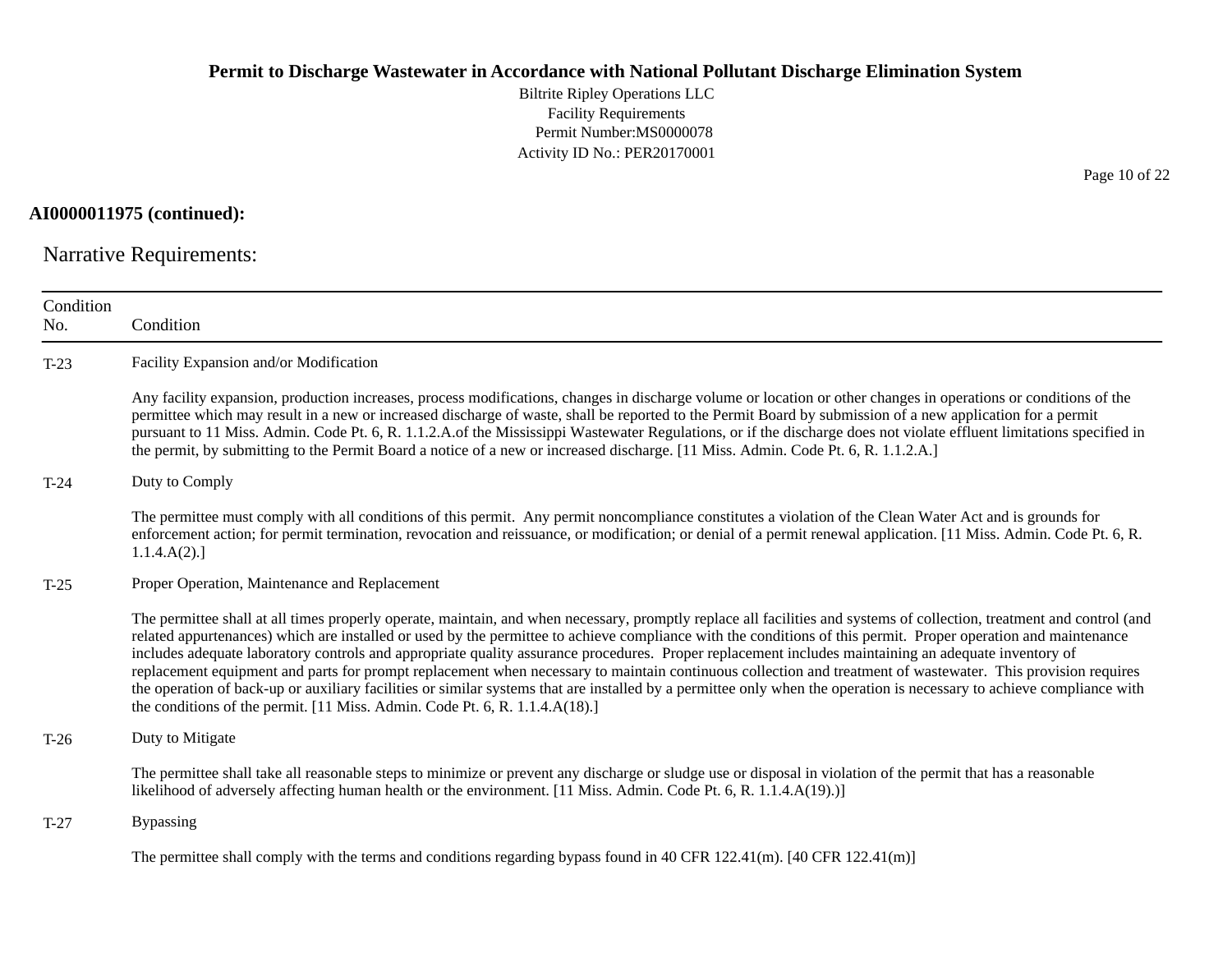Biltrite Ripley Operations LLC Facility Requirements Permit Number:MS0000078 Activity ID No.: PER20170001

**AI0000011975 (continued):**

Narrative Requirements:

| Condition<br>No. | Condition                                                                                                                                                                                                                                                                                                                                                                                                                                                                                                                                                                                                                                                                                                                                                                                                          |
|------------------|--------------------------------------------------------------------------------------------------------------------------------------------------------------------------------------------------------------------------------------------------------------------------------------------------------------------------------------------------------------------------------------------------------------------------------------------------------------------------------------------------------------------------------------------------------------------------------------------------------------------------------------------------------------------------------------------------------------------------------------------------------------------------------------------------------------------|
| $T-28$           | <b>Bypassing - Definitions</b>                                                                                                                                                                                                                                                                                                                                                                                                                                                                                                                                                                                                                                                                                                                                                                                     |
|                  | "Bypass" means the intentional diversion of waste streams from any portion of a treatment facility.                                                                                                                                                                                                                                                                                                                                                                                                                                                                                                                                                                                                                                                                                                                |
|                  | "Severe property damage" means substantial physical damage to property, damage to the treatment facilities which causes them to become inoperable, or<br>substantial and permanent loss of natural resources which can reasonably be expected to occur in the absence of a bypass. Severe property damage does not mean<br>economic loss caused by delays in production. [40 CFR 122.41(m)]                                                                                                                                                                                                                                                                                                                                                                                                                        |
| $T-29$           | Bypassing - Bypass not exceeding limitations                                                                                                                                                                                                                                                                                                                                                                                                                                                                                                                                                                                                                                                                                                                                                                       |
|                  | The permittee may allow any bypass to occur which does not cause effluent limitations to be exceeded, but only if it also is for essential maintenance to assure<br>efficient operation. These bypasses are not subject to the notice and prohibition provisions of the bypass requirements in this permit. $[40 \text{ CFR } 122.41 \text{ (m)}]$                                                                                                                                                                                                                                                                                                                                                                                                                                                                 |
| $T-30$           | <b>Bypassing-Prohibition of Bypass</b>                                                                                                                                                                                                                                                                                                                                                                                                                                                                                                                                                                                                                                                                                                                                                                             |
|                  | (1) Bypass is prohibited, and the Commission may take enforcement action against a permittee unless:<br>(i) Bypass was unavoidable to prevent loss of life, personal injury, or sever property damage.<br>(ii) There was no feasible alternatives to the bypass, such as the use of auxiliary treatment facilities, retention of untreated wastes, or maintenance during normal<br>periods of equipment downtime. This condition is not satisfied if adequate back-up equipment should have been installed in the exercise of reasonable engineering<br>judgement to prevent a bypass which occurred during normal periods of equipment downtime or preventative maintenance; and<br>(iii) The permittee submitted notices as required under the Twenty-Four Hour reporting requirements set forth in this permit. |
|                  | (2) The Commission may approve an anticipated bypass, after considering its adverse affects, if the Commission determines that it will meet the three conditions<br>listed above in paragraph $(1)$ of this permit condition. [40 CFR 122.41(m)]                                                                                                                                                                                                                                                                                                                                                                                                                                                                                                                                                                   |
| $T-31$           | Upsets                                                                                                                                                                                                                                                                                                                                                                                                                                                                                                                                                                                                                                                                                                                                                                                                             |
|                  | The permittee shall meet the conditions of 40 CFR 122.41(n) regarding "Upsets" and as in the upset requirements of this permit. [11 Miss. Admin. Code Pt. 6, R.<br>1.1.4.A(27).                                                                                                                                                                                                                                                                                                                                                                                                                                                                                                                                                                                                                                    |

Page 11 of 22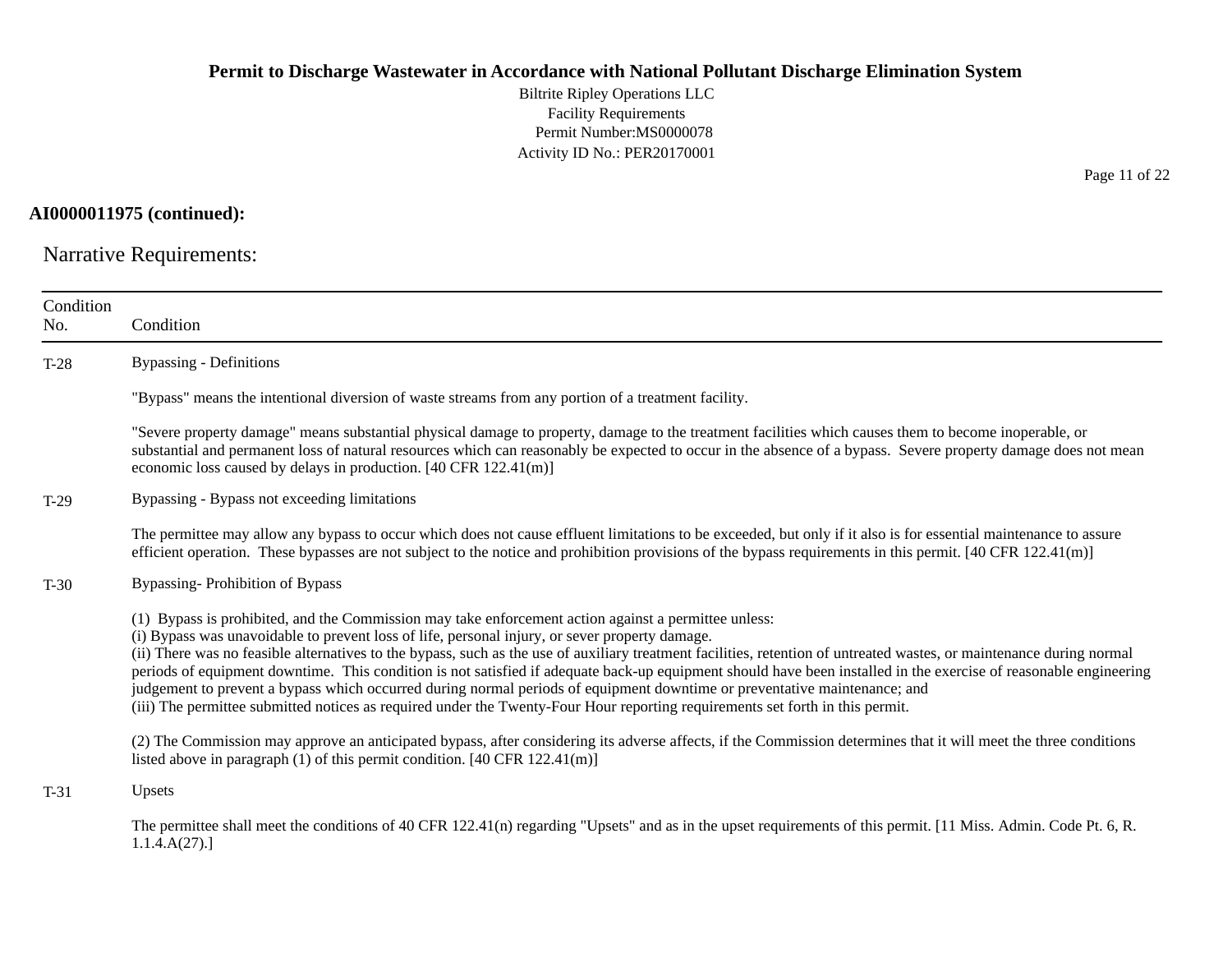Biltrite Ripley Operations LLC Facility Requirements Permit Number:MS0000078 Activity ID No.: PER20170001

**AI0000011975 (continued):**

Narrative Requirements:

| Condition<br>No. | Condition                                                                                                                                                                                                                                                                                                                                                                                                                                                                                                                |
|------------------|--------------------------------------------------------------------------------------------------------------------------------------------------------------------------------------------------------------------------------------------------------------------------------------------------------------------------------------------------------------------------------------------------------------------------------------------------------------------------------------------------------------------------|
| $T-32$           | <b>Upsets-Definition</b>                                                                                                                                                                                                                                                                                                                                                                                                                                                                                                 |
|                  | "Upset" means an exceptional incident in which there is unintentional and temporary noncompliance with technology based permit effluent limitations because of<br>factors beyond the reasonable control of the permittee. An upset does not include noncompliance to the extent caused by operational error, improperly designed<br>treatment facilities, inadequate treatment facilities, lack of preventive maintenance, or careless or improper operation. [11 Miss. Admin. Code Pt. 6, R.<br>1.1.4.A(27).            |
| $T-33$           | Upsets - Effect of an Upset                                                                                                                                                                                                                                                                                                                                                                                                                                                                                              |
|                  | An upset constitutes an affirmative defense to an action brought for noncompliance with such technology based permit effluent limitations if the "conditions"<br>necessary for demonstration of upset" requirements of this permit are met. Any determination made during administrative review of claims that noncompliance<br>was caused by upset, and before an action for noncompliance, shall not constitute final administrative action subject to judicial review. [11 Miss. Admin. Code Pt.<br>6, R.1.1.4.A(27). |
| $T-34$           | Upsets - Conditions necessary for demonstration of upset                                                                                                                                                                                                                                                                                                                                                                                                                                                                 |
|                  | A permittee who wishes to establish the affirmative defense of upset shall demonstrate, through properly signed contemporaneous operating logs, or other relevant<br>evidence that:                                                                                                                                                                                                                                                                                                                                      |
|                  | $(1)$ An upset occurred and that the permittee can identify the cause(s) of the upset;<br>(2) The permitted facility was at the time being properly operated;<br>(3) The permittee submitted notice of the upset as required in 40 CFR $122.41(L)(6)(ii)(B)(24-hour notice of noncompliance)$ ; and<br>(4) The permittee complied with any remedial measures required under 40 CFR 122.41(d) (Duty to Mitigate). [11 Miss. Admin. Code Pt. 6, R.1.1.4.A(27).]                                                            |
| $T-35$           | Upsets - Burden of proof                                                                                                                                                                                                                                                                                                                                                                                                                                                                                                 |
|                  | In any enforcement proceeding the permittee seeking to establish the occurrence of an upset has the burden of proof. [11 Miss. Admin. Code Pt. 6, R. 1.1.4.A(27).]                                                                                                                                                                                                                                                                                                                                                       |

Page 12 of 22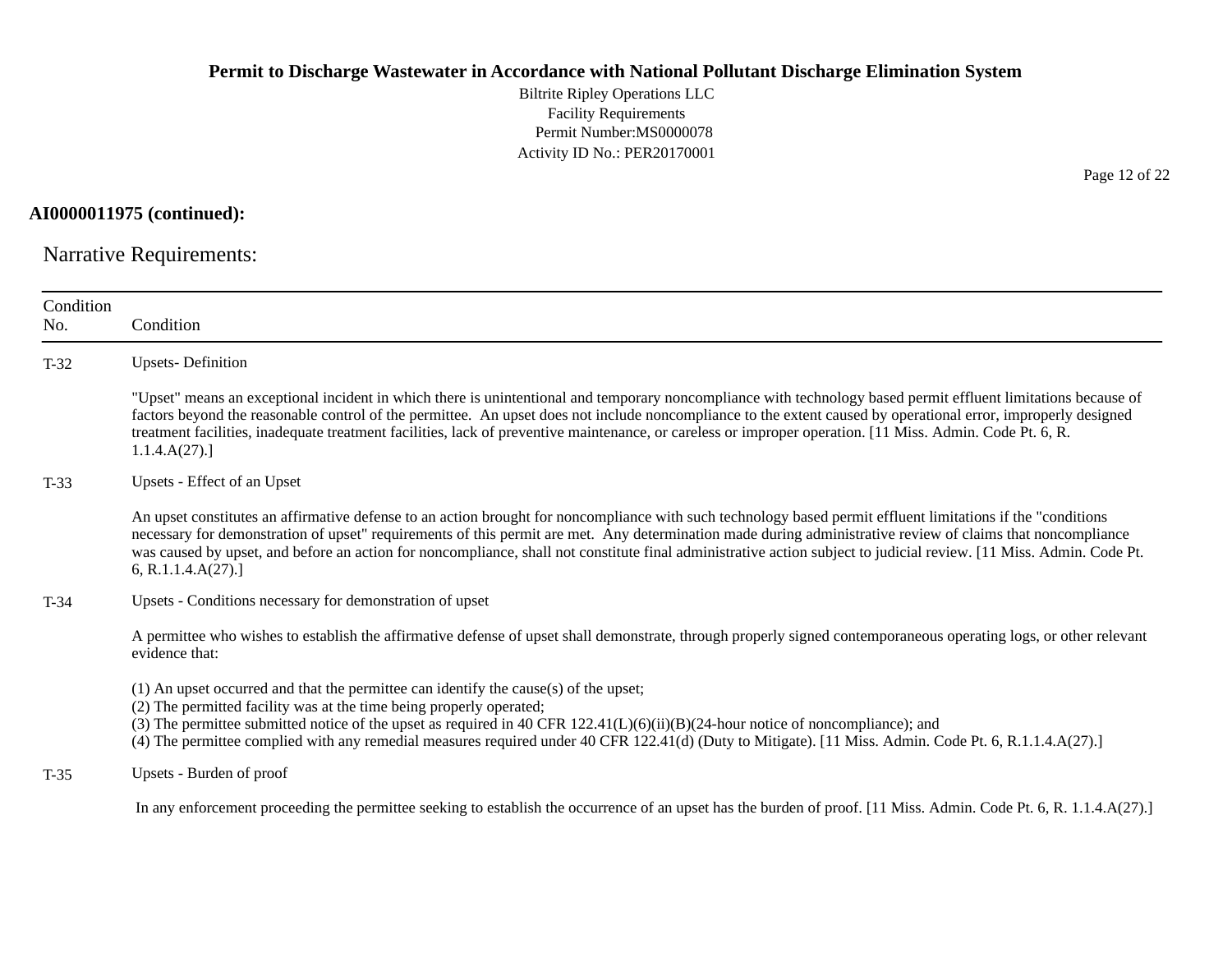Biltrite Ripley Operations LLC Facility Requirements Permit Number:MS0000078 Activity ID No.: PER20170001

**AI0000011975 (continued):**

Narrative Requirements:

| Condition<br>No. | Condition                                                                                                                                                                                                                                                                                                                                                                                                                                                                                                                                                                                                                                  |
|------------------|--------------------------------------------------------------------------------------------------------------------------------------------------------------------------------------------------------------------------------------------------------------------------------------------------------------------------------------------------------------------------------------------------------------------------------------------------------------------------------------------------------------------------------------------------------------------------------------------------------------------------------------------|
| $T-36$           | <b>Removed Substances</b>                                                                                                                                                                                                                                                                                                                                                                                                                                                                                                                                                                                                                  |
|                  | Solids, sludges, filter backwash, or other residuals removed in the course of treatment or control of wastewater shall be disposed of in a manner such as to prevent<br>such materials from entering State waters and in a manner consistent with the Mississippi Solid Waste Disposal Act, the Federal Resource Conservation and<br>Recovery Act, and the Mississippi Water Pollution Control Act. [11 Miss. Admin. Code Pt. 6, R. 1.1.4.A(21).]                                                                                                                                                                                          |
| $T-37$           | <b>Power Failures</b>                                                                                                                                                                                                                                                                                                                                                                                                                                                                                                                                                                                                                      |
|                  | If electric power is required, in order to maintain compliance with the conditions and prohibitions of the permit, the permittee shall either:                                                                                                                                                                                                                                                                                                                                                                                                                                                                                             |
|                  | (1) Provide an alternative power source to operate the wastewater control facilities; or, if such alternative power source is not in existence, and no date for its<br>implementation appears in the permit,<br>(2) Halt, reduce, or otherwise control production and/or all wastewater flows upon reduction, loss, or failure of the primary source of power to the wastewater<br>control facilities. [11 Miss. Admin. Code Pt. 6, R. 1.1.4.A(22).)]                                                                                                                                                                                      |
| $T-38$           | Inspection and Entry                                                                                                                                                                                                                                                                                                                                                                                                                                                                                                                                                                                                                       |
|                  | The permittee shall allow any authorized Commission representative to enter the permittee's premises at any reasonable time, to have access to and copy any<br>applicable records, to inspect process facilities, treatment works, monitoring methods or equipment or to take samples, as authorized by Section 49-17-21 of the<br>Code. In the event of investigation during an emergency response action, a reasonable time shall be any time of the day or night. Follow-up investigations<br>subsequent to the conclusion of the emergency event shall be conducted at reasonable times. [11 Miss. Admin. Code Pt. 6, R. 1.1.4.A(17).] |
| $T-39$           | Transfer of Ownership or Control                                                                                                                                                                                                                                                                                                                                                                                                                                                                                                                                                                                                           |
|                  | This permit is not transferable to any person without proper modification of this permit following procedures found in [11 Miss. Admin. Code Pt. 6, R. 1.1.5.C.]                                                                                                                                                                                                                                                                                                                                                                                                                                                                           |
| $T-40$           | <b>Signatory Requirements</b>                                                                                                                                                                                                                                                                                                                                                                                                                                                                                                                                                                                                              |
|                  | All applications, reports, or information submitted to the Permit Board shall be signed and certified. [11 Miss. Admin. Code Pt. 6, R. 1.1.2.C.]                                                                                                                                                                                                                                                                                                                                                                                                                                                                                           |

Page 13 of 22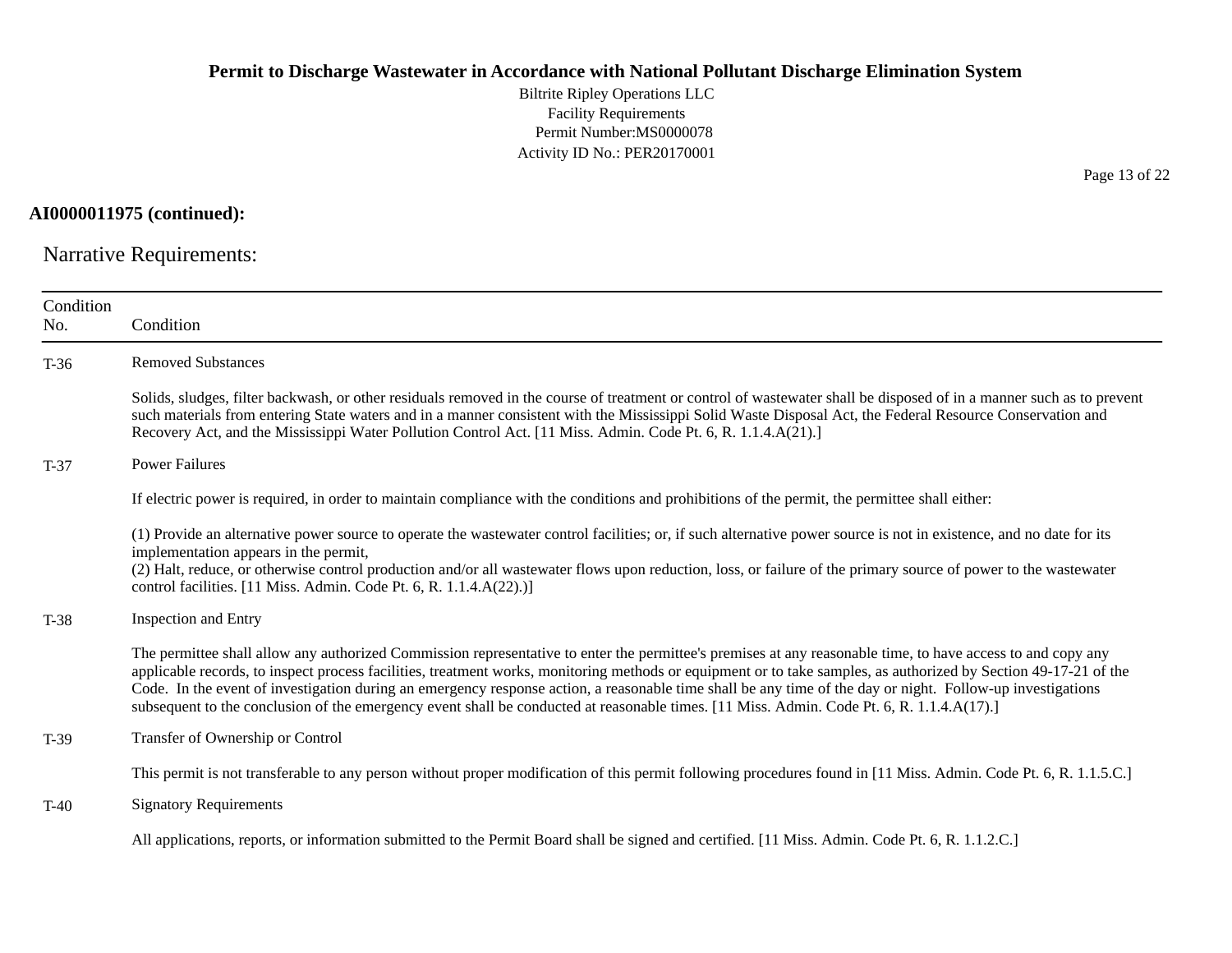Biltrite Ripley Operations LLC Facility Requirements Permit Number:MS0000078 Activity ID No.: PER20170001

**AI0000011975 (continued):**

Narrative Requirements:

| Condition<br>No. | Condition                                                                                                                                                                                                                                                                                                                                                                                                                                                                                                                                                                                                                                                                                                                                                                                                                                                                                                                                                                                                                                                                                                                                      |
|------------------|------------------------------------------------------------------------------------------------------------------------------------------------------------------------------------------------------------------------------------------------------------------------------------------------------------------------------------------------------------------------------------------------------------------------------------------------------------------------------------------------------------------------------------------------------------------------------------------------------------------------------------------------------------------------------------------------------------------------------------------------------------------------------------------------------------------------------------------------------------------------------------------------------------------------------------------------------------------------------------------------------------------------------------------------------------------------------------------------------------------------------------------------|
| $T-41$           | <b>Signatory Requirements - Application Signatures</b>                                                                                                                                                                                                                                                                                                                                                                                                                                                                                                                                                                                                                                                                                                                                                                                                                                                                                                                                                                                                                                                                                         |
|                  | All permit applications shall be signed as follows:                                                                                                                                                                                                                                                                                                                                                                                                                                                                                                                                                                                                                                                                                                                                                                                                                                                                                                                                                                                                                                                                                            |
|                  | (1) For a corporation: by a responsible corporate officer. For the purpose of this Section, a responsible corporate officer means: (i) a president, secretary,<br>treasurer or vice president of the corporation in charge of a principal business function, or any other person who performs similar policy - or decision-making<br>function for the corporation, or (ii) the manager of one or more manufacturing, production, or operating facilities provided, the manager is authorized to make<br>management decisions which govern the operation of the regulated facility including having the explicit or implicit duty of making major capital investment<br>recommendations, and initiating and directing other comprehensive measures to assure long term environmental compliance with environmental laws and<br>regulations; the manager can ensure that the necessary systems are established or actions taken to gather complete and accurate information for permit application<br>requirements; and where authority to sign documents has been assigned or delegated to the manager in accordance with corporate procedures. |
|                  | (2) For a partnership or sole proprietorship: by a general partner or the proprietor, respectively; or                                                                                                                                                                                                                                                                                                                                                                                                                                                                                                                                                                                                                                                                                                                                                                                                                                                                                                                                                                                                                                         |
|                  | (3) For a municipality, State, Federal, or other public agency: by either a principal executive officer or ranking elected official. [11 Miss. Admin. Code Pt. 6, R.<br>1.1.2.C.]                                                                                                                                                                                                                                                                                                                                                                                                                                                                                                                                                                                                                                                                                                                                                                                                                                                                                                                                                              |
| $T-42$           | Signatory Requirements - Reports and Other Information                                                                                                                                                                                                                                                                                                                                                                                                                                                                                                                                                                                                                                                                                                                                                                                                                                                                                                                                                                                                                                                                                         |
|                  | All reports required by the permit and other information requested by the Permit Board shall be signed by a person described by the application signature<br>requirements in this permit or by a duly authorized representative of that person. A person is a duly authorized representative only if:                                                                                                                                                                                                                                                                                                                                                                                                                                                                                                                                                                                                                                                                                                                                                                                                                                          |
|                  | (1) The authorization is made in writing by a person described by the application signature requirements;<br>(2) The authorization specifies either an individual or a position having responsibility for the overall operation of the regulated facility or activity, such as the<br>position of plant manager, operator of a well or a well field, superintendent, position having overall responsibility for environmental matters for the company. (A<br>duly authorized representative may thus be either a named individual or any individual occupying a named position.); and<br>(3) The written authorization is submitted to the Permit Board. [11 Miss. Admin. Code Pt. 6, R. 1.1.2.C.]                                                                                                                                                                                                                                                                                                                                                                                                                                             |

Page 14 of 22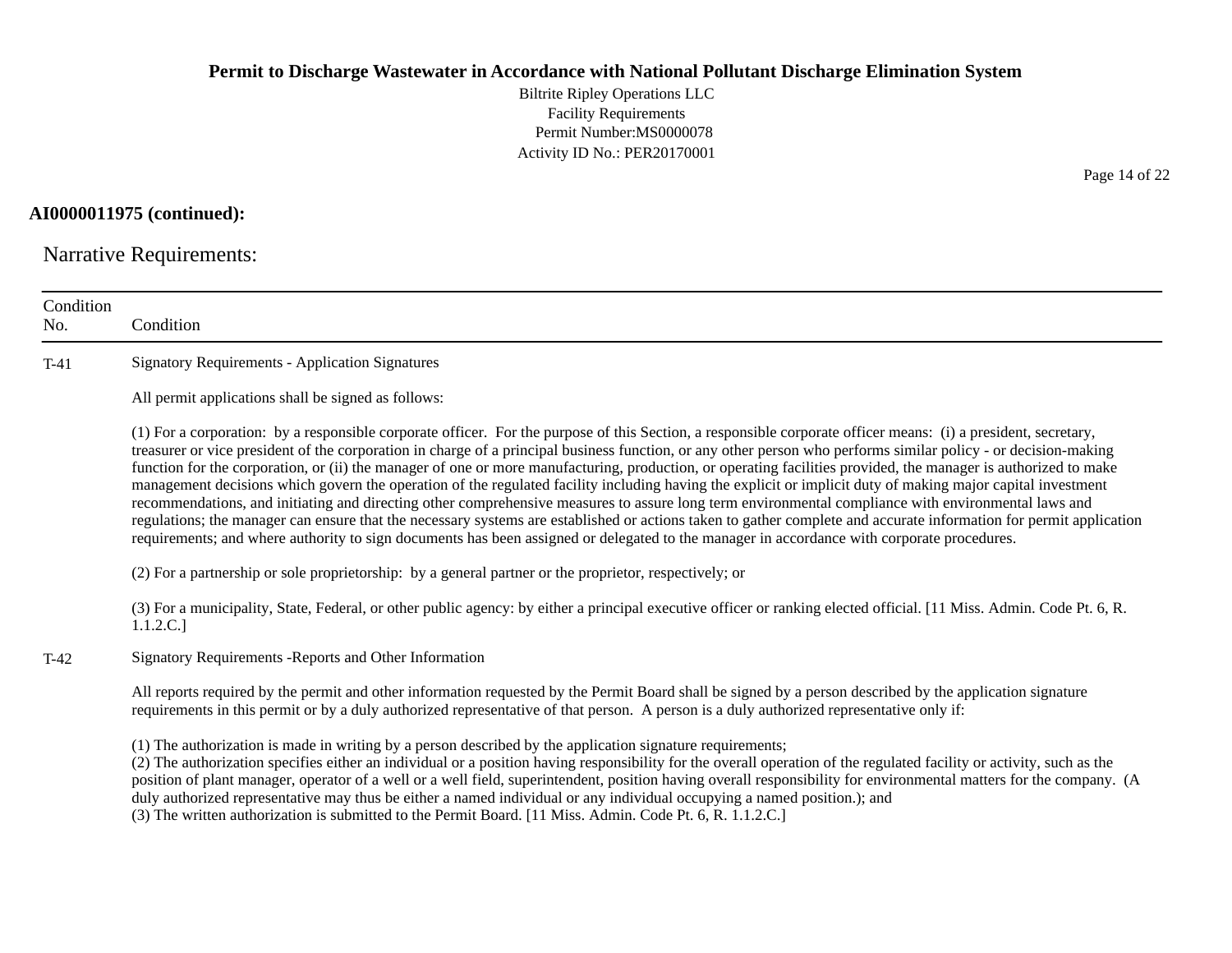Biltrite Ripley Operations LLC Facility Requirements Permit Number:MS0000078 Activity ID No.: PER20170001

# **AI0000011975 (continued):**

Narrative Requirements:

| Condition<br>No. | Condition                                                                                                                                                                                                                                                                                                                                                                                                                                                                                                                                                                                                                                                                                                                |
|------------------|--------------------------------------------------------------------------------------------------------------------------------------------------------------------------------------------------------------------------------------------------------------------------------------------------------------------------------------------------------------------------------------------------------------------------------------------------------------------------------------------------------------------------------------------------------------------------------------------------------------------------------------------------------------------------------------------------------------------------|
| $T-43$           | Signatory Requirements - Changes to Authorization                                                                                                                                                                                                                                                                                                                                                                                                                                                                                                                                                                                                                                                                        |
|                  | If an authorization under the signatory requirements of this permit is no longer accurate because a different individual or position has responsibility for the overall<br>operation of the facility, a new authorization satisfying the signatory requirements of this permit must be submitted to the Permit Board prior to or together with<br>any reports, information, or applications. [11 Miss. Admin. Code Pt. 6, R. 1.1.2.C.]                                                                                                                                                                                                                                                                                   |
| $T-44$           | Signatory Requirements - Certification                                                                                                                                                                                                                                                                                                                                                                                                                                                                                                                                                                                                                                                                                   |
|                  | Any person signing a document under the signatory requirements stated in this permit shall make the following certification:                                                                                                                                                                                                                                                                                                                                                                                                                                                                                                                                                                                             |
|                  | "I certify under penalty of law that this document and all attachments were prepared under the direction or supervision in accordance with a system designed to<br>assure that qualified personnel properly gather and evaluate the information submitted. Based on my inquiry of the person or persons who manage the system, or<br>those persons directly responsible for gathering the information, the information submitted is, to the best of my knowledge and belief, true, accurate, and complete.<br>I am aware that there are significant penalties for submitting false information, including the possibility of fine and imprisonment for knowing violations." [11<br>Miss. Admin. Code Pt. 6, R. 1.1.2.C.] |
| $T-45$           | Availability of Records<br>Except for information deemed to be confidential under the Mississippi Code Ann. 49-17-39 and 40 CFR 123.41, file information relating to this permit shall be<br>made available for public inspection and copying during normal business hours at the office of the Department of Environmental Quality in Jackson, Mississippi.<br>Written request must be provided in accordance with policies developed by the Commission and must state, specifically, records proposed for review, date<br>proposed for review and copying requirements. [11 Miss. Admin. Code Pt. 6, R. 1.1.3.E.]                                                                                                      |
| $T-46$           | Duty to Provide Information                                                                                                                                                                                                                                                                                                                                                                                                                                                                                                                                                                                                                                                                                              |
|                  | The permittee shall furnish to the Permit Board within a reasonable time any relevant information which the Permit Board may request to determine whether cause<br>exists for modifying, revoking and reissuing, or terminating the permit, or to determine compliance with the permit. The permittee shall also furnish to the Permit<br>Board upon request, copies of records required to be kept by the permit. [11 Miss. Admin. Code Pt. 6, R. 1.1.4.A(16).]                                                                                                                                                                                                                                                         |

Page 15 of 22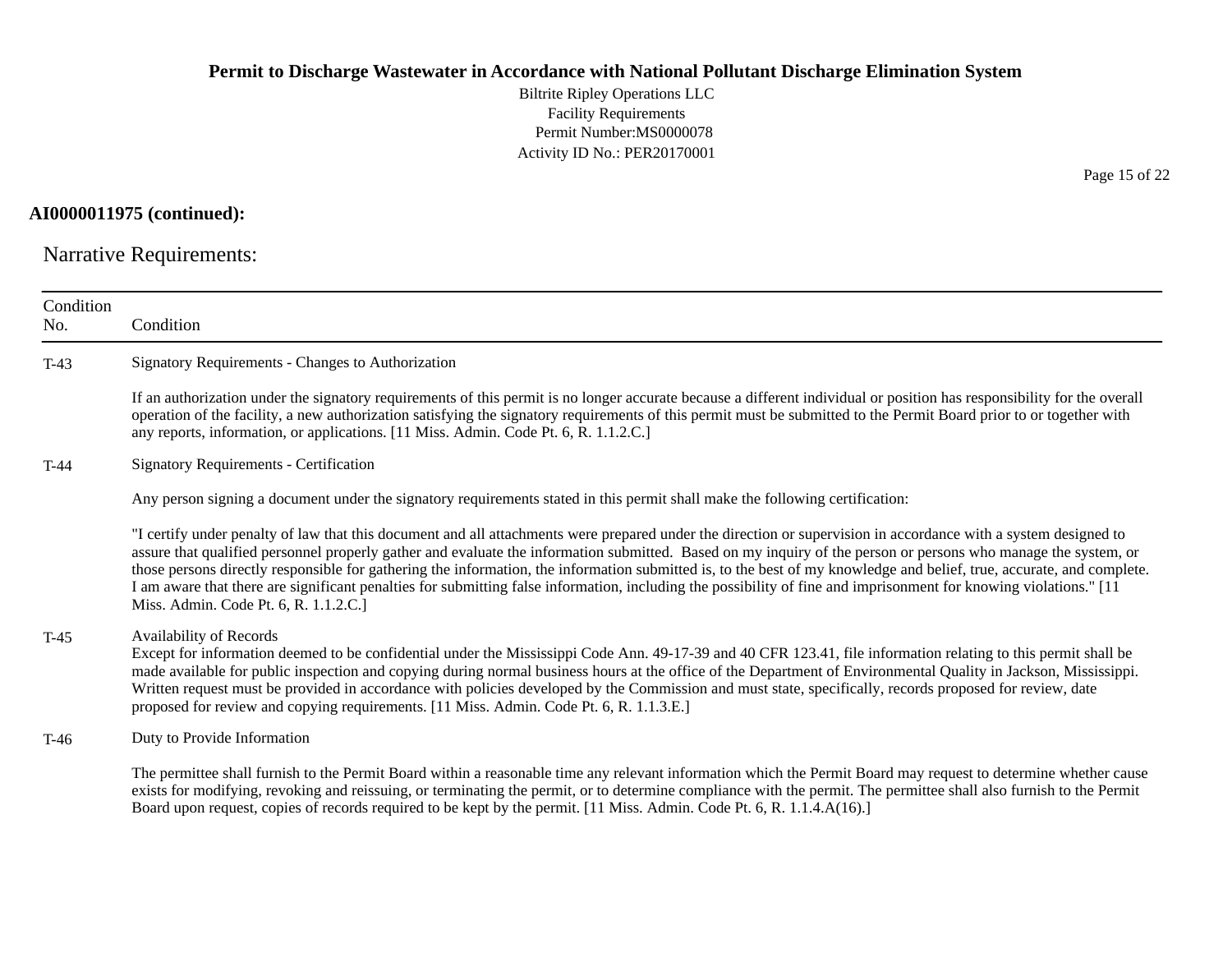Biltrite Ripley Operations LLC Facility Requirements Permit Number:MS0000078 Activity ID No.: PER20170001

**AI0000011975 (continued):**

Narrative Requirements:

| Condition<br>No. | Condition                                                                                                                                                                                                                                                                                                                                                                                                                                                                                                                                                                                                                                                                                |
|------------------|------------------------------------------------------------------------------------------------------------------------------------------------------------------------------------------------------------------------------------------------------------------------------------------------------------------------------------------------------------------------------------------------------------------------------------------------------------------------------------------------------------------------------------------------------------------------------------------------------------------------------------------------------------------------------------------|
| $T-47$           | <b>Toxic Pollutants</b>                                                                                                                                                                                                                                                                                                                                                                                                                                                                                                                                                                                                                                                                  |
|                  | The permittee shall comply with any toxic effluent standard or prohibition (including any schedule of compliance specified in such effluent standard or prohibition)<br>established under Section 307(a) of the Federal Water Pollution Control Act. [11 Miss. Admin. Code Pt. 6, R. 1.1.4.A(26).]                                                                                                                                                                                                                                                                                                                                                                                       |
| $T-48$           | <b>Toxic Pollutants Notification Requirements</b>                                                                                                                                                                                                                                                                                                                                                                                                                                                                                                                                                                                                                                        |
|                  | The permittee shall comply with the applicable provisions of 40 CFR 122.42. [11 Miss. Admin. Code Pt. 6, R. 1.1.4.A(26).]                                                                                                                                                                                                                                                                                                                                                                                                                                                                                                                                                                |
| $T-49$           | Civil and Criminal Liability                                                                                                                                                                                                                                                                                                                                                                                                                                                                                                                                                                                                                                                             |
|                  | (1) Any person who violates a term, condition or schedule of compliance contained within this permit or the Mississippi Water Pollution Control Law is subject to<br>the actions defined by law.<br>(2) Except as provided in permit conditions on "Bypassing" and "Upsets", nothing in this permit shall be construed to relieve the permittee from civil or criminal<br>penalties for noncompliance.<br>(3) It shall not be the defense of the permittee in an enforcement action that it would have been necessary to halt or reduce the permitted activity in order to<br>maintain compliance with the conditions of this permit. [11 Miss. Admin. Code Pt. 6, R. 1.1.4. $A(24)$ .)] |
| $T-50$           | Oil and Hazardous Substance Liability                                                                                                                                                                                                                                                                                                                                                                                                                                                                                                                                                                                                                                                    |
|                  | Nothing in this permit shall be construed to preclude the institution of any legal action or relieve the permittee from any responsibilities, liabilities, or penalties to<br>which the permittee is or may be subject to under Section 311 of the Federal Water Pollution Control Act and applicable provisions under Mississippi Law<br>pertaining to transportation, storage, treatment, or spillage of oil or hazardous substances. [11 Miss. Admin. Code Pt. 6, R. 1.1.4.A(23).]                                                                                                                                                                                                    |
| $T-51$           | <b>Property Rights</b>                                                                                                                                                                                                                                                                                                                                                                                                                                                                                                                                                                                                                                                                   |
|                  | The issuance of this permit does not convey any property rights in either real or personal property, or any exclusive privileges, nor does it authorize any injury to<br>private property or any invasion of personal rights, nor any infringement of Federal, State, or local laws or regulations. [11 Miss. Admin. Code Pt. 6, R. 1.1.5.<br>E.                                                                                                                                                                                                                                                                                                                                         |

Page 16 of 22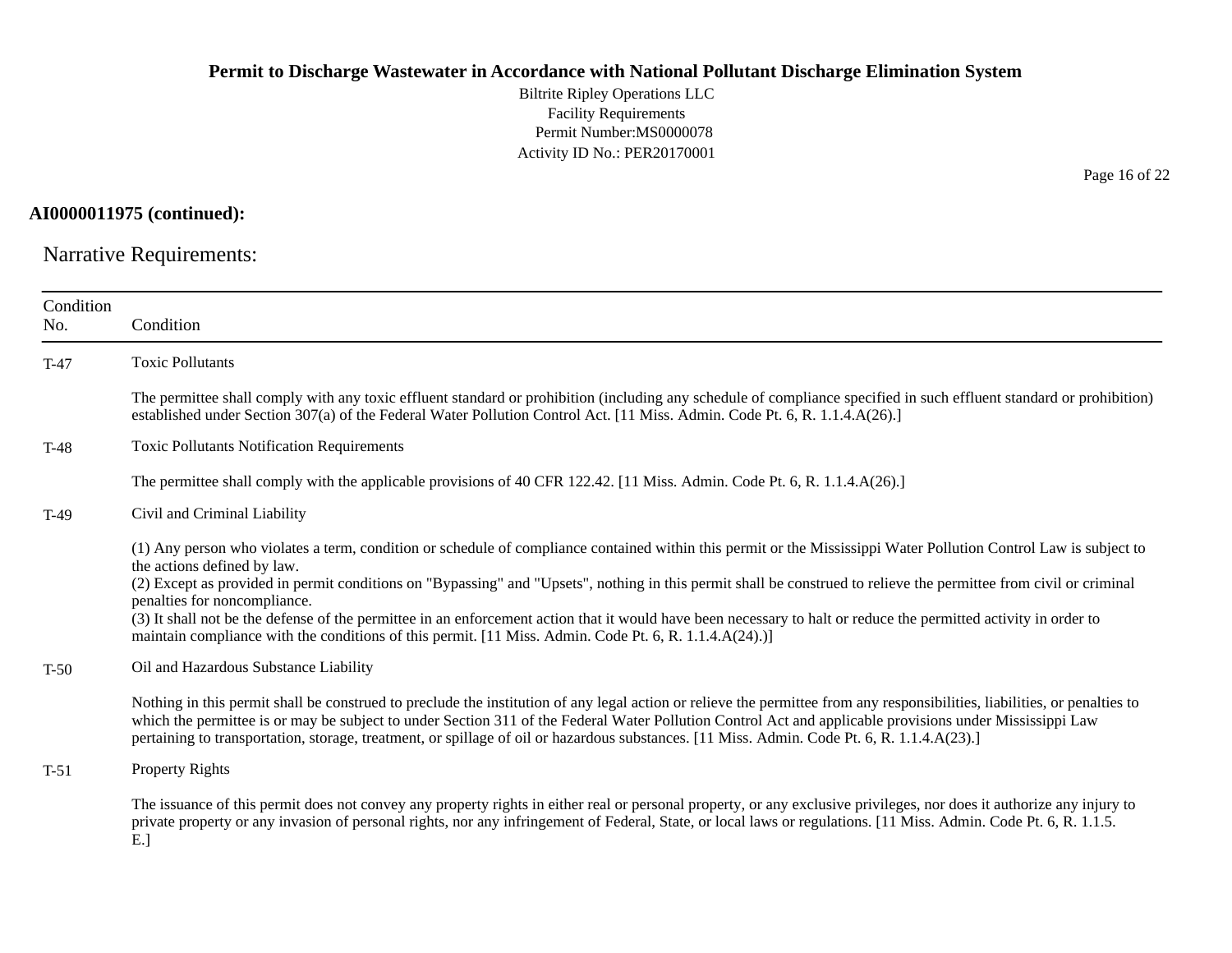Biltrite Ripley Operations LLC Facility Requirements Permit Number:MS0000078 Activity ID No.: PER20170001

**AI0000011975 (continued):**

Narrative Requirements:

| Condition<br>No. | Condition                                                                                                                                                                                                                                                                                                                                                                                                                                                                                                                                                                                                                                                                                                                                                                                                                                                                                                                                                            |
|------------------|----------------------------------------------------------------------------------------------------------------------------------------------------------------------------------------------------------------------------------------------------------------------------------------------------------------------------------------------------------------------------------------------------------------------------------------------------------------------------------------------------------------------------------------------------------------------------------------------------------------------------------------------------------------------------------------------------------------------------------------------------------------------------------------------------------------------------------------------------------------------------------------------------------------------------------------------------------------------|
| $T-52$           | Severability                                                                                                                                                                                                                                                                                                                                                                                                                                                                                                                                                                                                                                                                                                                                                                                                                                                                                                                                                         |
|                  | The provisions of this permit are severable. If any provision of this permit, or the application of any provision of this permit to any circumstances, is challenged or<br>held invalid, the validity of the remaining permit provisions and/or portions thereof or their application to other persons or sets of circumstances, shall not be<br>affected thereby. [11 Miss. Admin. Code Pt. 6, R. 1.1.4.A(25).]                                                                                                                                                                                                                                                                                                                                                                                                                                                                                                                                                     |
| $T-53$           | Protection of Confidential Information                                                                                                                                                                                                                                                                                                                                                                                                                                                                                                                                                                                                                                                                                                                                                                                                                                                                                                                               |
|                  | (1) Pursuant to Miss. Code Ann. '49-17-39 and 40 CFR 123.41, the Permit Board shall make available to the public all information contained on any form and all<br>public comments on such information. Effluent data and information concerning air or water quality shall also be made available to the public. Information that is<br>determined by the Commission to be trade secrets shall not be disclosed to the public without prior consent of the source of such information. When a claim of<br>confidentiality is made by a person in accordance with the provisions of Miss. Code Ann. '49-17-39, a recommendation on the questions of confidentiality shall be<br>made by the Commission and forwarded to the Regional Administrator (or his/her designee) of EPA for his concurrence in such determination of confidentiality.<br>[11 Miss. Admin. Code Pt. 6, R. 1.1.3.F.]                                                                            |
| $T-54$           | Protection of Confidential Information-continued                                                                                                                                                                                                                                                                                                                                                                                                                                                                                                                                                                                                                                                                                                                                                                                                                                                                                                                     |
|                  | (2) A copy of a State, UIC, or NPDES permit application, public notice, fact sheet, draft permit and other forms relating thereto, including written public comment<br>and other reports, files and information relating to the application not classified as confidential information by the Commission pursuant to part (1) of this<br>requirement, shall be available for public inspection and copying during normal business hours at the office of the Department in Jackson, Mississippi. [11 Miss.<br>Admin. Code Pt. 6, R. 1.1.3.F.]                                                                                                                                                                                                                                                                                                                                                                                                                        |
| $T-55$           | Protection of Confidential Information-continued                                                                                                                                                                                                                                                                                                                                                                                                                                                                                                                                                                                                                                                                                                                                                                                                                                                                                                                     |
|                  | (3) Upon determination by the Commission that information submitted by a permit applicant is entitled to protection against disclosure as trade secrets, the<br>information shall be so labeled and otherwise handled as confidential. Copies of the information and a notice of the Commission's action shall be forwarded to the<br>Regional Administrator (or his/her designee). In making its determination of entitlement to protection as a trade secret, the Commission shall follow the procedure<br>set forth in Miss. Code Ann. '49-17-39. In the event the Commission denies the claim of confidentiality, the applicant shall have, upon notification thereof, the<br>right to appeal the Commission's determination in the same manner provided for other orders of the Commission. No disclosure, except to EPA, shall be allowed<br>until any appeal from the determination of the Commission is completed. [11 Miss. Admin. Code Pt. 6, R. 1.1.3.F.] |

Page 17 of 22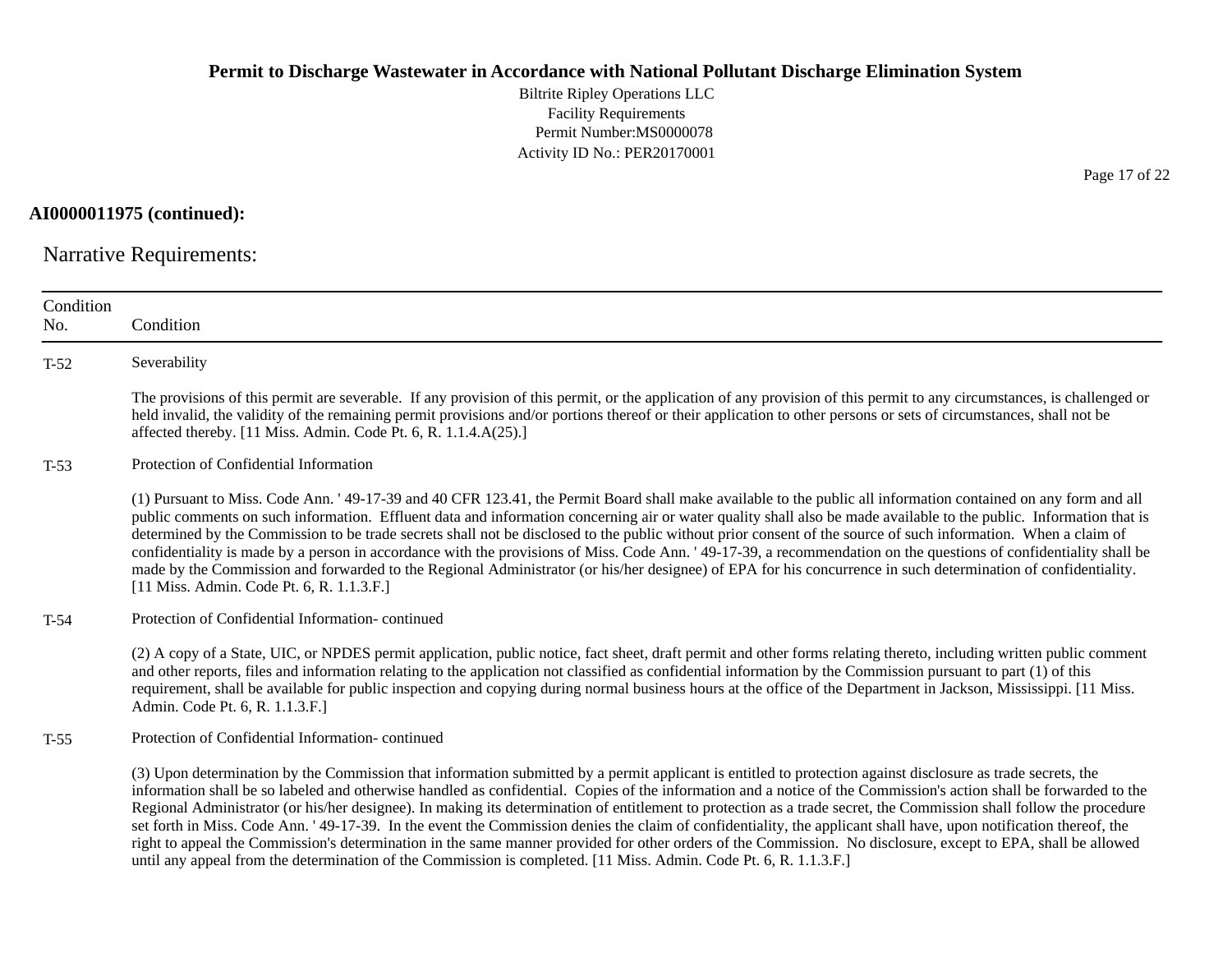Biltrite Ripley Operations LLC Facility Requirements Permit Number:MS0000078 Activity ID No.: PER20170001

**AI0000011975 (continued):**

Narrative Requirements:

| Condition<br>No. | Condition                                                                                                                                                                                                                                                                                                                                                                                                                                                                                                                                                                                                                                                                                                                                                                                                                                                                                                                                          |
|------------------|----------------------------------------------------------------------------------------------------------------------------------------------------------------------------------------------------------------------------------------------------------------------------------------------------------------------------------------------------------------------------------------------------------------------------------------------------------------------------------------------------------------------------------------------------------------------------------------------------------------------------------------------------------------------------------------------------------------------------------------------------------------------------------------------------------------------------------------------------------------------------------------------------------------------------------------------------|
| $T-56$           | Spill Prevention and Best Management Plans                                                                                                                                                                                                                                                                                                                                                                                                                                                                                                                                                                                                                                                                                                                                                                                                                                                                                                         |
|                  | Any permittee which has above ground bulk storage capacity, of more than 1320 gallons or any single container with a capacity greater than 660 gallons, of<br>materials and/or liquids (including but not limited to, all raw, finished and/or waste material) with chronic or acute potential for pollution impact on waters of the<br>State and not subject to Mississippi Hazardous Waste Management Regulations or 40 CFR 112 (Oil Pollution Prevention) regulations shall provide secondary<br>containment as found in 40 CFR 112 or equivalent protective measures such as trenches or waterways which would conduct any tank releases to a permitted<br>treatment system or sufficient equalization or treatment capacity needed to prevent chronic/acute pollution impact. [11 Miss. Admin. Code Pt. 6, R. 1.1.4.A(12)(a).]                                                                                                                |
| $T-57$           | <b>Reopener Clause</b>                                                                                                                                                                                                                                                                                                                                                                                                                                                                                                                                                                                                                                                                                                                                                                                                                                                                                                                             |
|                  | This permit shall be modified, or alternately, revoked and reissued, to comply with any applicable effluent standard, limitation or storm water regulation issued or<br>approved under Section $301(b)(2)(C)$ , and (D), $304(b)(2)$ , $307(a)(2)$ and $402(p)$ of the Federal Water Pollution Control Act if the effluent standard, limitation or<br>regulation so issued or approved:                                                                                                                                                                                                                                                                                                                                                                                                                                                                                                                                                            |
|                  | 1. Contains different conditions or is otherwise more stringent than any effluent limitation in the permit; or<br>2. Controls any pollutant not limited in the permit.<br>3. This permit shall be modified to reflect any additional or otherwise more stringent limitations and additional monitoring as determined to be necessary by the<br>results of a Completed TMDL. [11 Miss. Admin. Code Pt. 6, R. 1.1.4.F(1).]                                                                                                                                                                                                                                                                                                                                                                                                                                                                                                                           |
| $T-58$           | <b>Closure Requirements</b>                                                                                                                                                                                                                                                                                                                                                                                                                                                                                                                                                                                                                                                                                                                                                                                                                                                                                                                        |
|                  | Should the permittee decide to permanently close and abandon the premises upon which it operates, it shall provide a Closure Plan to the Permit Board no later<br>than 90 days prior to doing so. This Closure Plan shall address how and when all manufactured products, by-products, raw materials, stored chemicals, and solid<br>and liquid waste and residues will be removed from the premises or permanently disposed of on site such that no potential environmental hazard to the waters of<br>the State will be presented. Closure plan(s) submitted to and approved by Mississippi Department of Environmental Quality for compliance with other<br>environmental regulations will satisfy the closure requirements for those items specifically addressed in the closure plan(s) as long as the closure does not present a<br>potential for environmental hazard to waters of the State. [11 Miss. Admin. Code Pt. 6, R. 1.1.4.A(11).] |

Page 18 of 22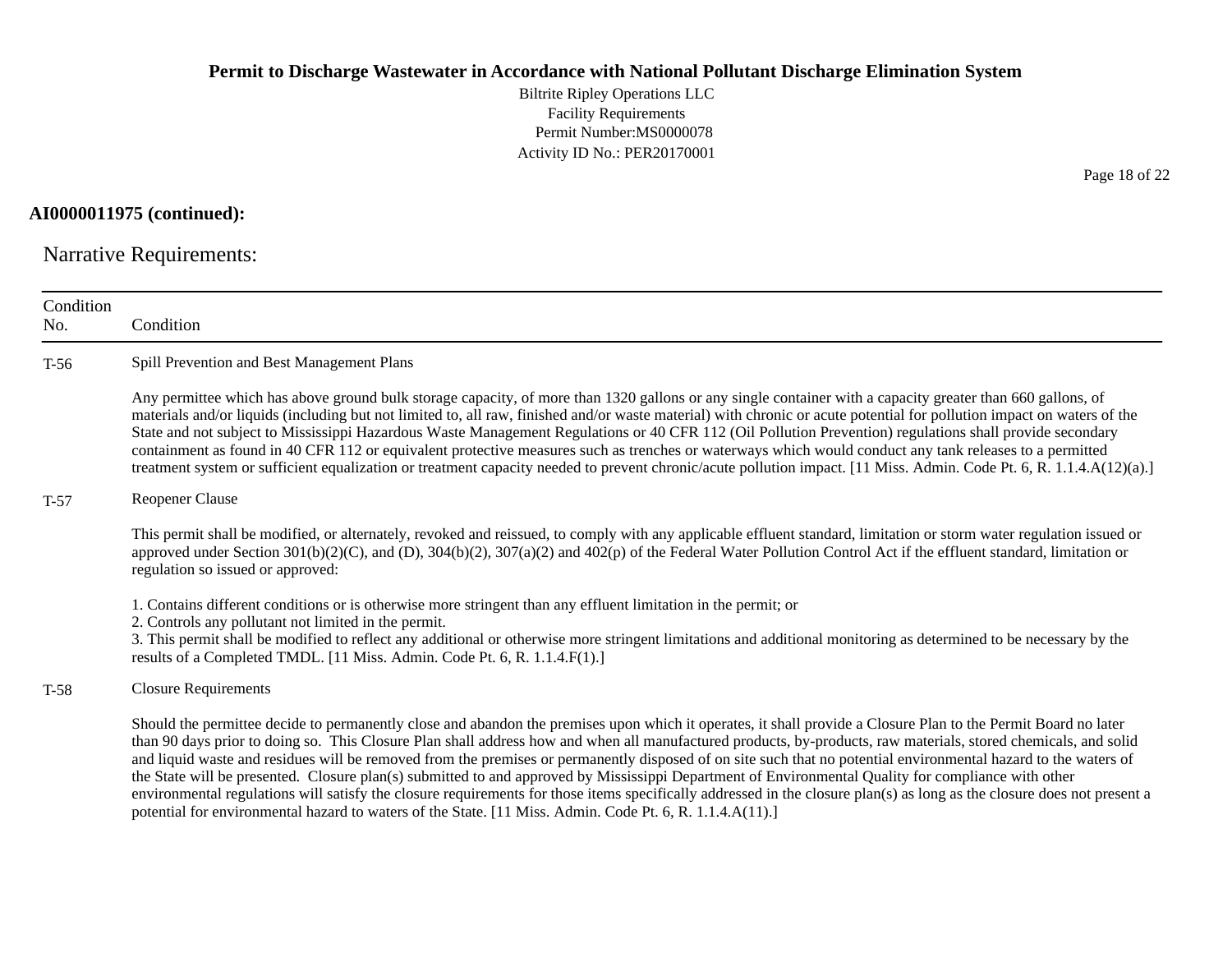Biltrite Ripley Operations LLC Facility Requirements Permit Number:MS0000078 Activity ID No.: PER20170001

**AI0000011975 (continued):**

Narrative Requirements:

| Condition<br>No. | Condition:                                                                                                                                                                                                                                                                                                                                         |
|------------------|----------------------------------------------------------------------------------------------------------------------------------------------------------------------------------------------------------------------------------------------------------------------------------------------------------------------------------------------------|
| T-59             | Permit Actions                                                                                                                                                                                                                                                                                                                                     |
|                  | The permit may be modified, revoked and reissued, or terminated for cause. The filing of a request by the permittee for a permit modification, revocation and<br>reissuance, or termination, or a modification of planned changes or anticipated noncompliance, does not stay any permit condition. [11 Miss. Admin. Code Pt. 6, R.<br>1.1.5.C(5). |

Page 19 of 22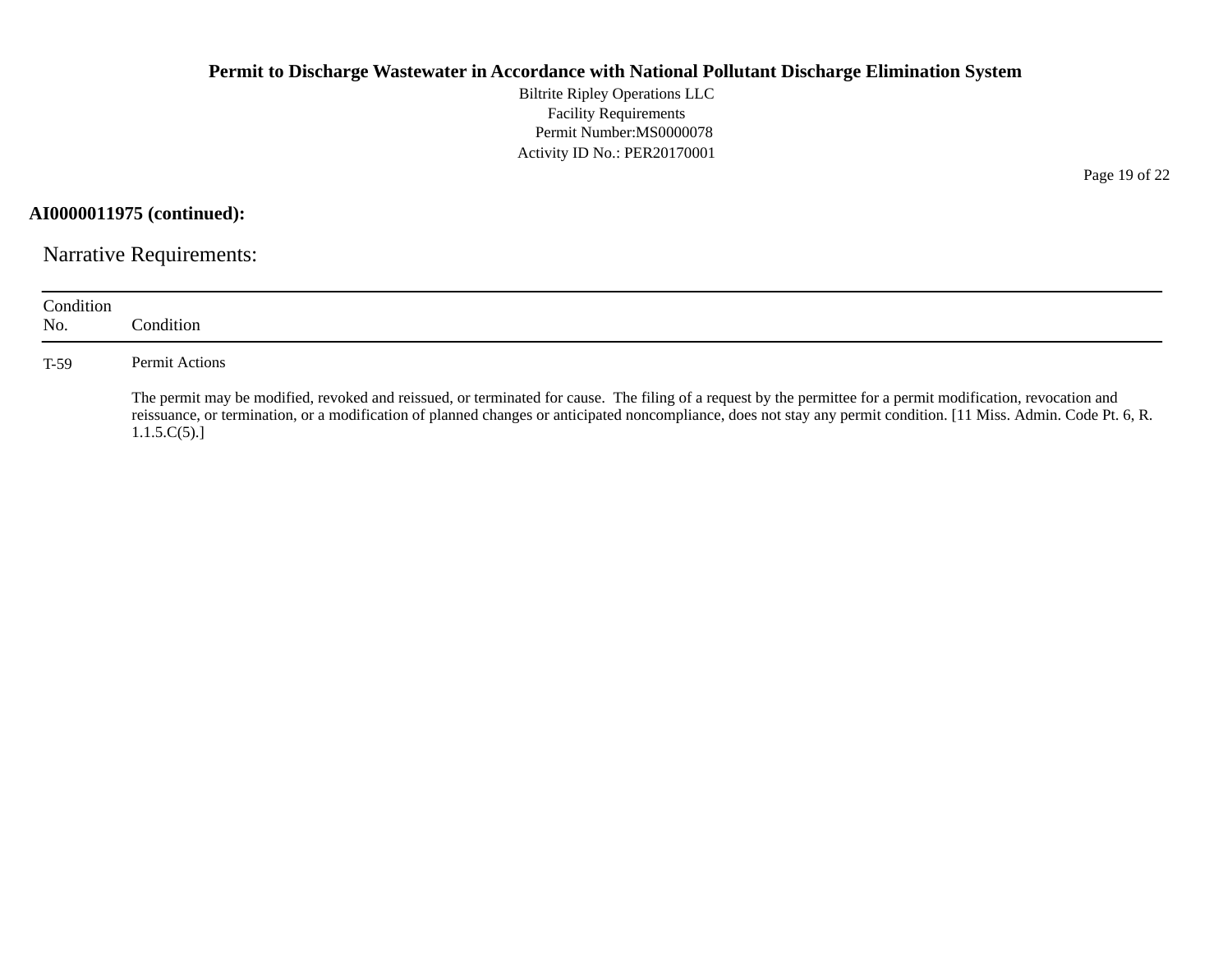Biltrite Ripley Operations LLC Facility Requirements Permit Number:MS0000078 Activity ID No.: PER20170001

Page 20 of 22

## **RPNT0000000001 (MS0000078-001) Outfall 001 (Non-Contact Process Cooling Water, Contact Process Cooling Water from Internal Outfall 101, Boiler Blow Down, Fire Protection System Overflow, and Storm Water Runoff):**

Submittal/Action Requirements:

| Condition<br>No. | Condition_                                                                                                                                                                                          |
|------------------|-----------------------------------------------------------------------------------------------------------------------------------------------------------------------------------------------------|
| $S-1$            | The Permittee shall submit analytical results on a monthly Discharge Monitoring Report (DMR): Due monthly, by the 28th of the subsequent month. [11 Miss.<br>Admin. Code Pt. 6, R. 1.1.4.A(15)(c).] |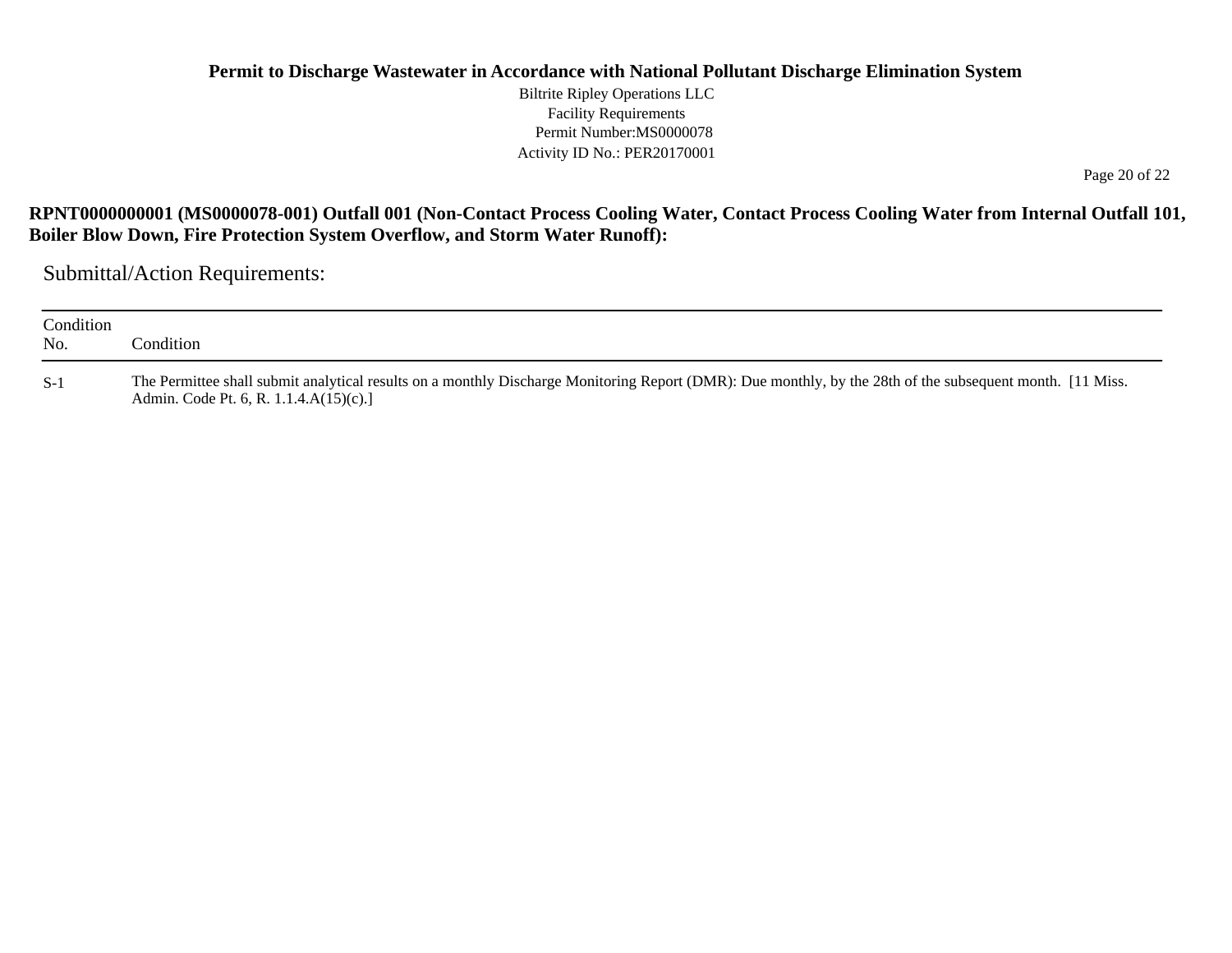#### **Permit to Discharge Wastewater in Accordance with National Pollutant Discharge Elimination System** Biltrite Ripley Operations LLC Facility Requirements Permit Number:MS0000078 Activity ID No.: PER20170001

Page 21 of 22

#### **RPNT0000000002 (MS0000078-002) Outfall 002 (Non-Contact Process Cooling Water, Print Room Cooling Water, and Storm Water Runoff):**

Submittal/Action Requirements:

| Condition<br>No. | Condition:                                                                                                                                                                                          |
|------------------|-----------------------------------------------------------------------------------------------------------------------------------------------------------------------------------------------------|
| $S-1$            | The Permittee shall submit analytical results on a monthly Discharge Monitoring Report (DMR): Due monthly, by the 28th of the subsequent month. [11 Miss.<br>Admin. Code Pt. 6, R. 1.1.4.A(15)(c).] |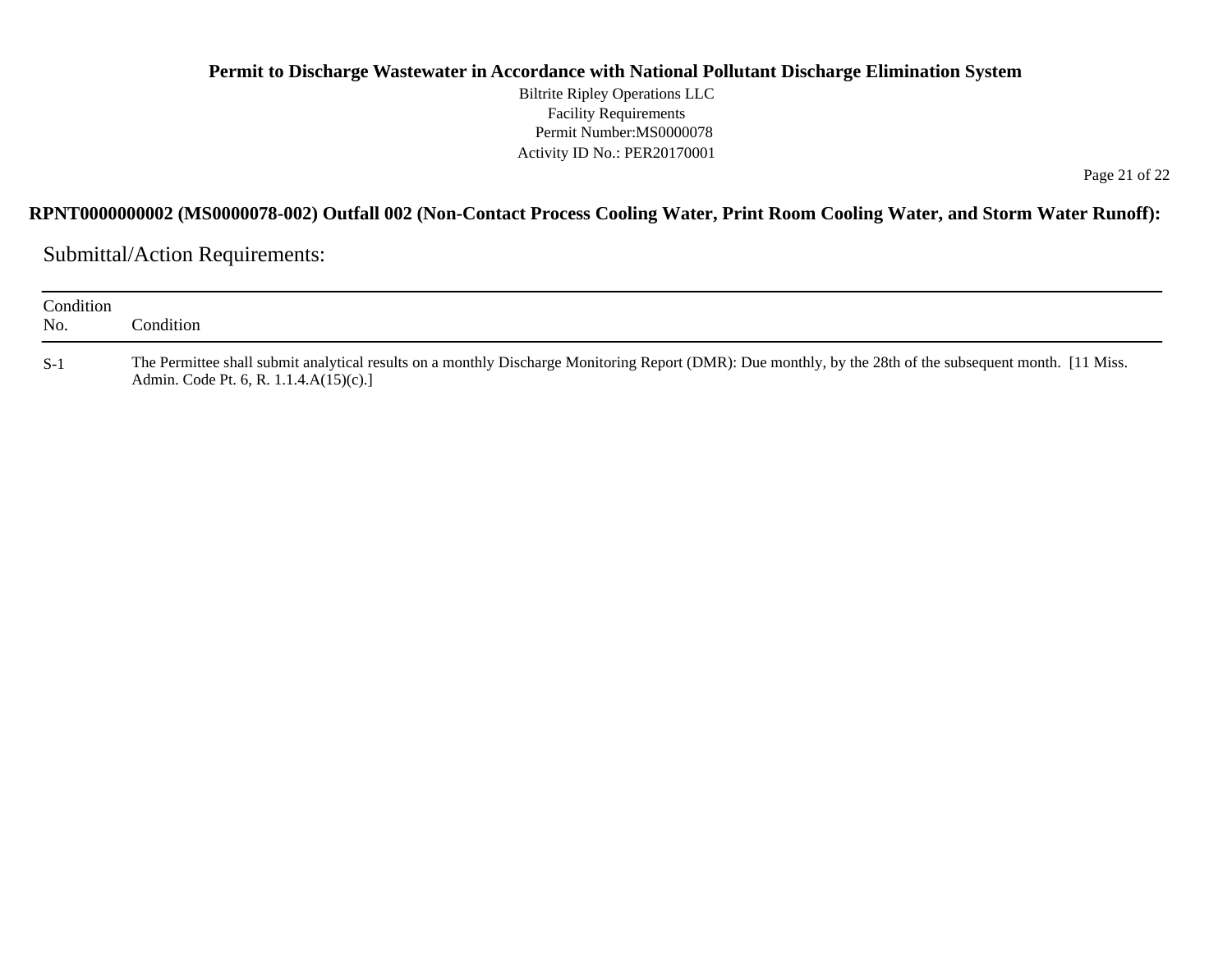#### **Permit to Discharge Wastewater in Accordance with National Pollutant Discharge Elimination System** Biltrite Ripley Operations LLC Facility Requirements Permit Number:MS0000078 Activity ID No.: PER20170001

Page 22 of 22

### **RPNT0000000003 (MS0000078-101) Outfall 101 (Contact Process Cooling Water from Areas within Rubber Slab Production Line - Internal Outfall discharging to Outfall 001):**

Submittal/Action Requirements:

| Condition<br>No. | Condition:                                                                                                                                                                                              |
|------------------|---------------------------------------------------------------------------------------------------------------------------------------------------------------------------------------------------------|
| $S-1$            | The Permittee shall submit analytical results on a monthly Discharge Monitoring Report (DMR): Due monthly, by the 28th of the subsequent month. [11 Miss.<br>Admin. Code Pt. 6, R. 1.1.4. $A(15)(c)$ .] |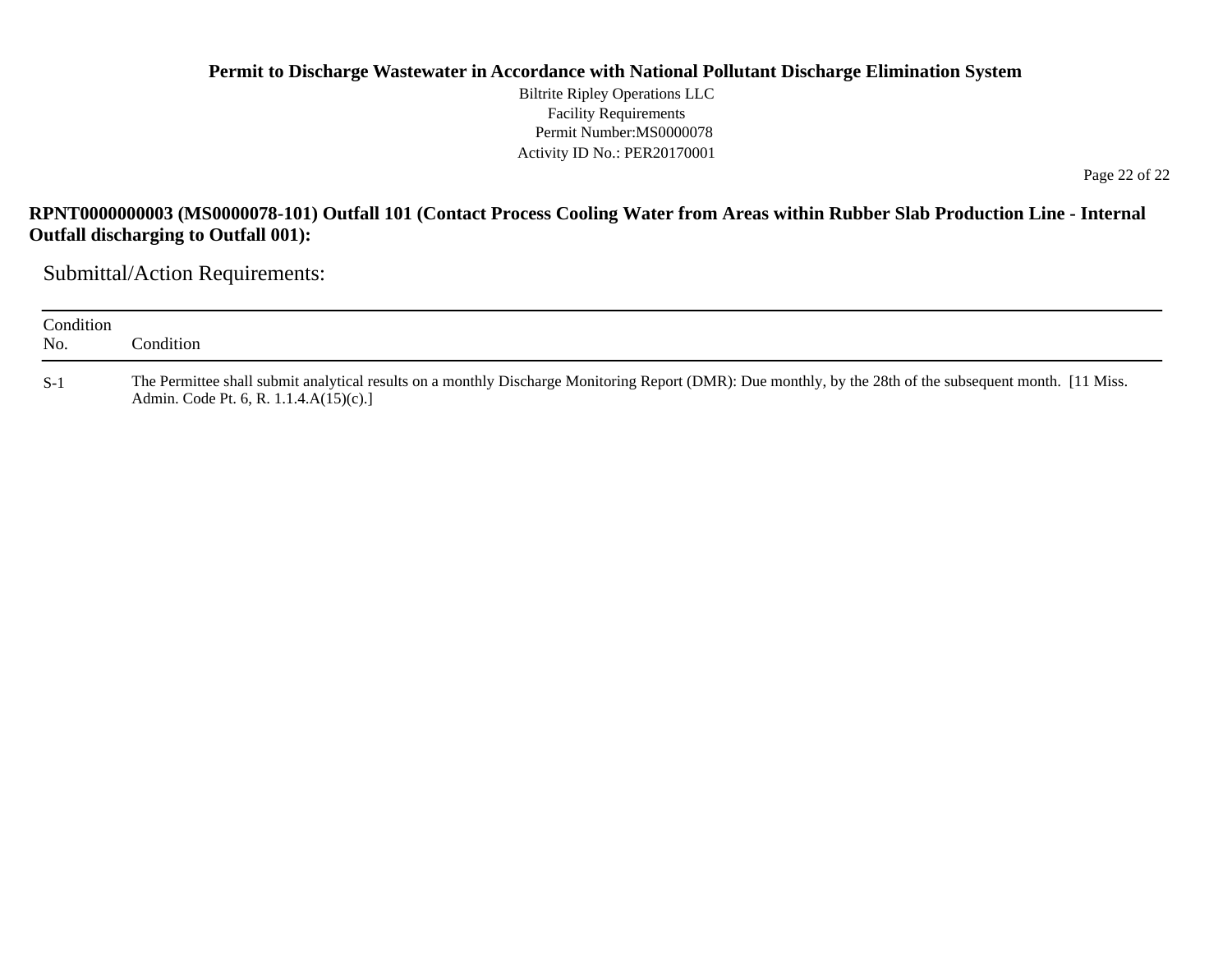# **GENERAL INFORMATION**

16310 Highway 15 North Ripley, MS Tippah County Biltrite Ripley Operations LLC

#### **Alternate/Historic Identifiers**

| ID           | <b>Alternate/Historic Name</b>         | <b>User Group</b>         | <b>Start Date</b> | <b>End Date</b> |
|--------------|----------------------------------------|---------------------------|-------------------|-----------------|
| 11975        | <b>Biltrite Ripley Operations, LLC</b> | <b>Official Site Name</b> | 11/10/2006        |                 |
| 2813900046   | <b>Biltrite Ripley Operations LLC</b>  | Air-AIRS AFS              | 10/12/2000        |                 |
| MSD042111955 | Biltrite Corporation, The              | Hazardous Waste-EPA ID    | 3/9/1998          | 1/10/2007       |
| 262000046    | Biltrite Corporation, The              | Air-Title V Operating     | 3/27/2000         | 3/1/2005        |
| MS0000078    | Biltrite Corporation, The              | Water - NPDES             | 9/19/1997         | 9/5/2002        |
| MS0000078    | Biltrite Corporation, The              | Water - NPDES             | 10/31/2002        | 12/7/2006       |
| 262000046    | Biltrite Corporation, The              | Air-Title V Operating     | 3/9/2006          | 12/7/2006       |
| 262000046    | Biltrite Corporation, The              | Air-Title V Fee Customer  | 3/27/2000         | 11/10/2006      |
| 11975        | Biltrite Corporation, The              | Historic Site Name        | 9/19/1997         | 11/10/2006      |
| 262000046    | <b>Biltrite Ripley Operations LLC</b>  | Air-Title V Operating     | 12/7/2006         | 11/29/2010      |
| MS0000078    | <b>Biltrite Ripley Operations LLC</b>  | Water - NPDES             | 12/7/2006         | 6/25/2007       |
| 262000046    | <b>Biltrite Ripley Operations LLC</b>  | Air-Title V Fee Customer  | 11/10/2006        |                 |
| MSR001794    | <b>Biltrite Ripley Operations LLC</b>  | GP-Baseline               | 4/12/2007         | 11/8/2010       |
| MSD042111955 | <b>Biltrite Ripley Operations LLC</b>  | Hazardous Waste-EPA ID    | 1/10/2007         |                 |
| MS0000078    | <b>Biltrite Ripley Operations LLC</b>  | Water - NPDES             | 6/25/2007         | 5/31/2012       |
| 11975 001    | <b>Biltrite Corporation</b>            | <b>GARD</b>               | 10/28/1994        |                 |
| 11975 001    | American Biltrite                      | <b>GARD</b>               | 7/16/1982         | 10/28/1994      |
| MSR001794    | <b>Biltrite Ripley Operations, LLC</b> | GP-Baseline               | 11/8/2010         | 9/28/2015       |
| 262000046    | <b>Biltrite Ripley Operations LLC</b>  | Air-Title V Operating     | 11/29/2010        | 10/31/2015      |
| MS0000078    | <b>Biltrite Ripley Operations LLC</b>  | Water - NPDES             | 7/25/2012         | 6/30/2017       |
| MSR001794    | Biltrite Ripley Operations, LLC        | GP-Baseline               | 1/28/2016         | 10/31/2020      |
| 262000046    | <b>Biltrite Ripley Operations LLC</b>  | Air-Title V Operating     | 2/8/2016          | 1/31/2021       |
|              | <b>Branch</b>                          | Branches Group - Air      | 7/18/2017         |                 |